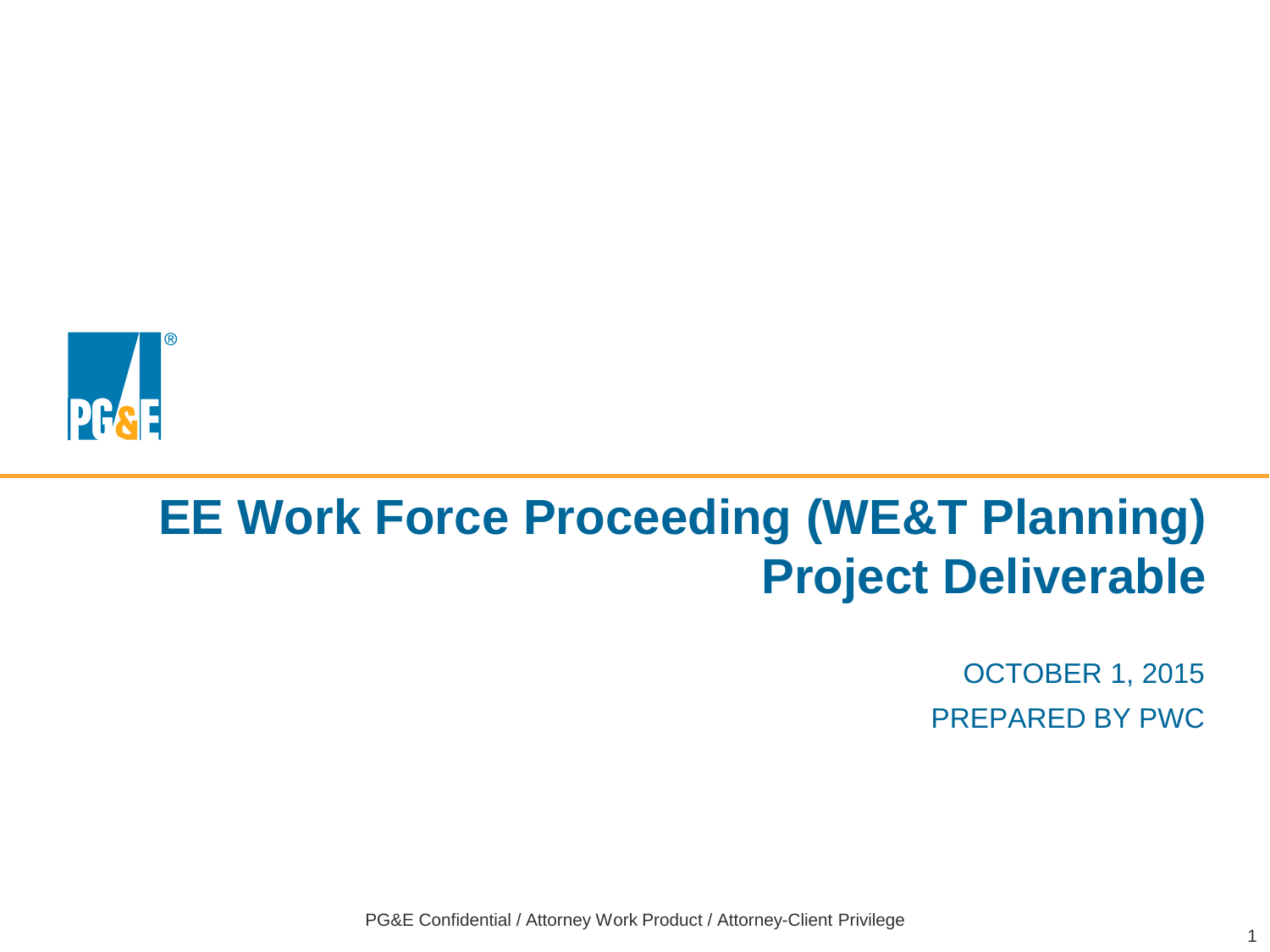



Project Background and Scope

Programs Impacted Overview and Definitions

Other Disadvantage Worker Programs

EE Program Impact

Implementation Challenges and Recommendations

Appendix

- ESA Data Analysis Detail
- Disadvantage Program Research
- Prevailing Wage History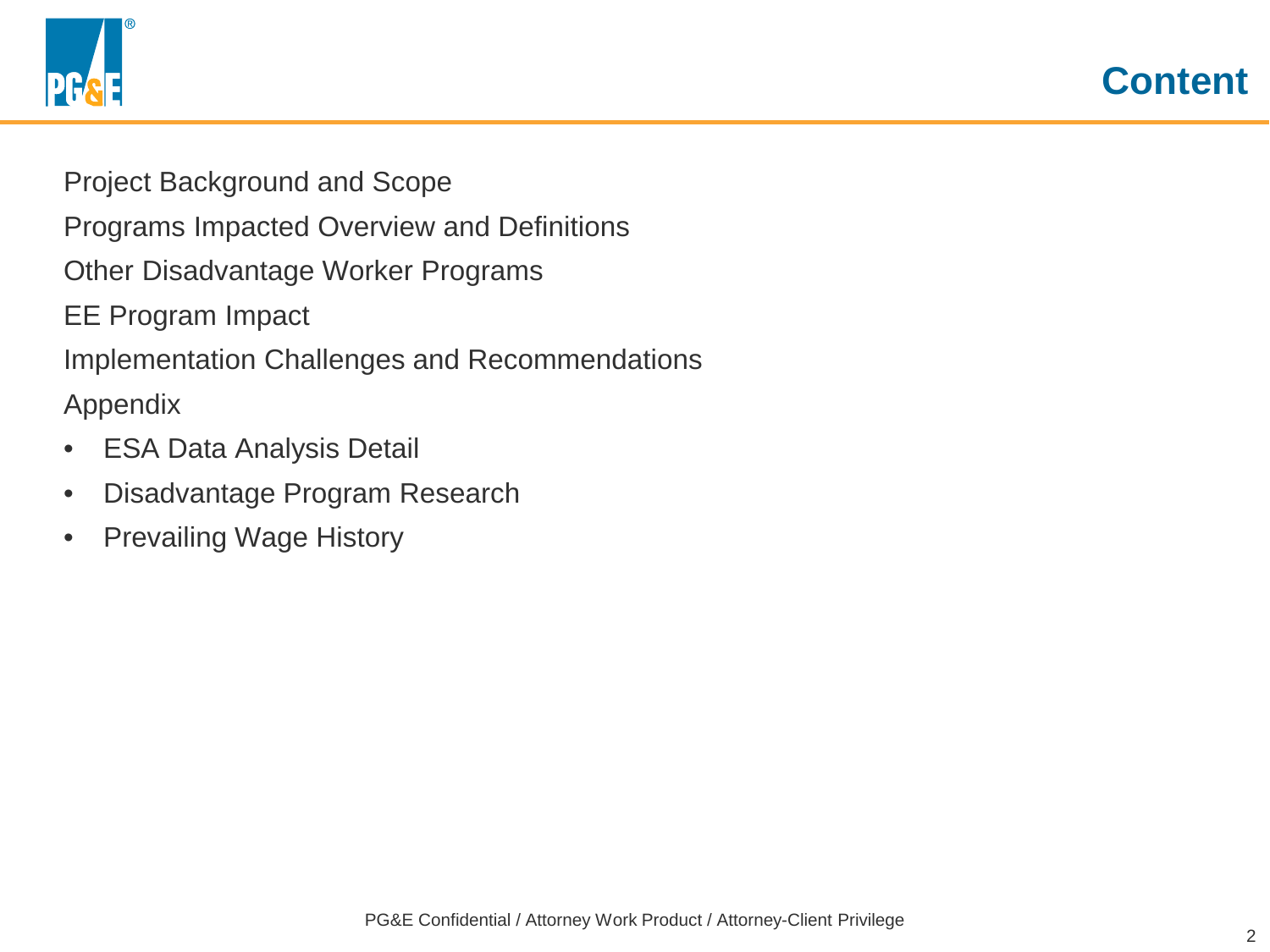

# **Project Background and Scope**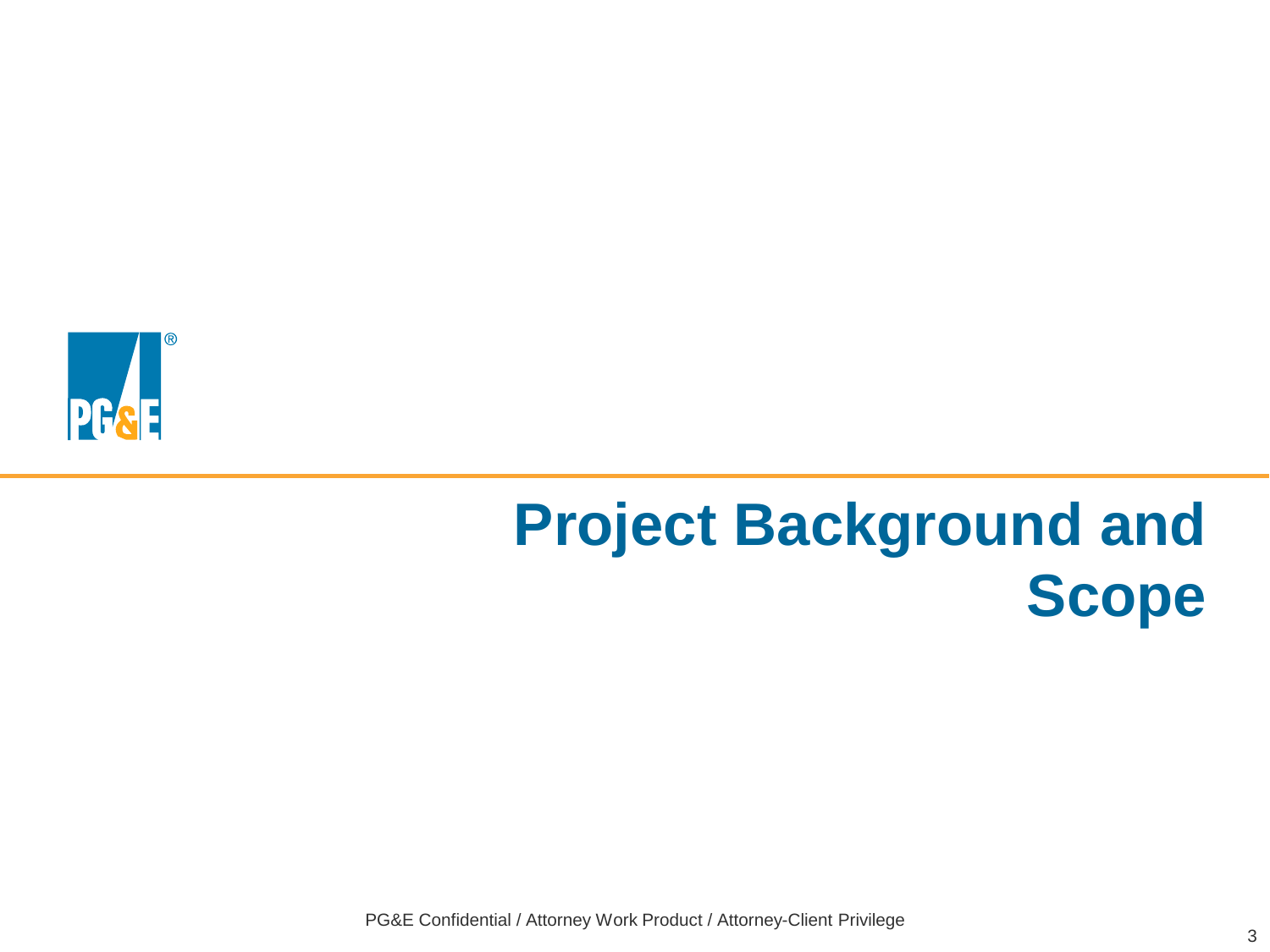

### **Background**

PG&E is in the process of conducting several feasibility studies to understand the impact of workforce inclusion (to support disadvantage worker employment) on resourced energy efficiency programs. As an energy efficiency program administrator, PG&E is expected to ensure that energy efficiency programs are cost-effective and competitively procured. PG&E seeks to understand how a prevailing wage and other workforce inclusion objectives may effect program budgets and cost effectiveness objectives.

### **Scope**

PG&E has asked PwC to conduct an in-depth feasibility assessment to determine energy efficiency resource program impacts associated with implementing targeted hiring goals, prevailing wage, and wage floors. PwC understands the following PG&E objectives for the project:

- Determine program impacts (cost and other metrics) associated with implementing targeted hiring goals, prevailing wage, and wage floors.
- Develop some documentation and data illustrating how worker circumstances and program operations are impacted under a prevailing wage versus a living wage or wage floor agreement
- Develop a definition of success for workforce inclusion, to include how targeted hiring goals should be used
- Capture current cost effectiveness data for programs assessed
- Provide an analysis of the ease of implementation for PG&E and Implementer's (vendors), vendor acceptance, estimated cost of implementation, and any other program impacts observed
- Scan the market for examples of where implementation of workforce inclusion models has previously worked

The scope of this project is confined to PG&E's ESA program and 3P/GP Direct Install programs.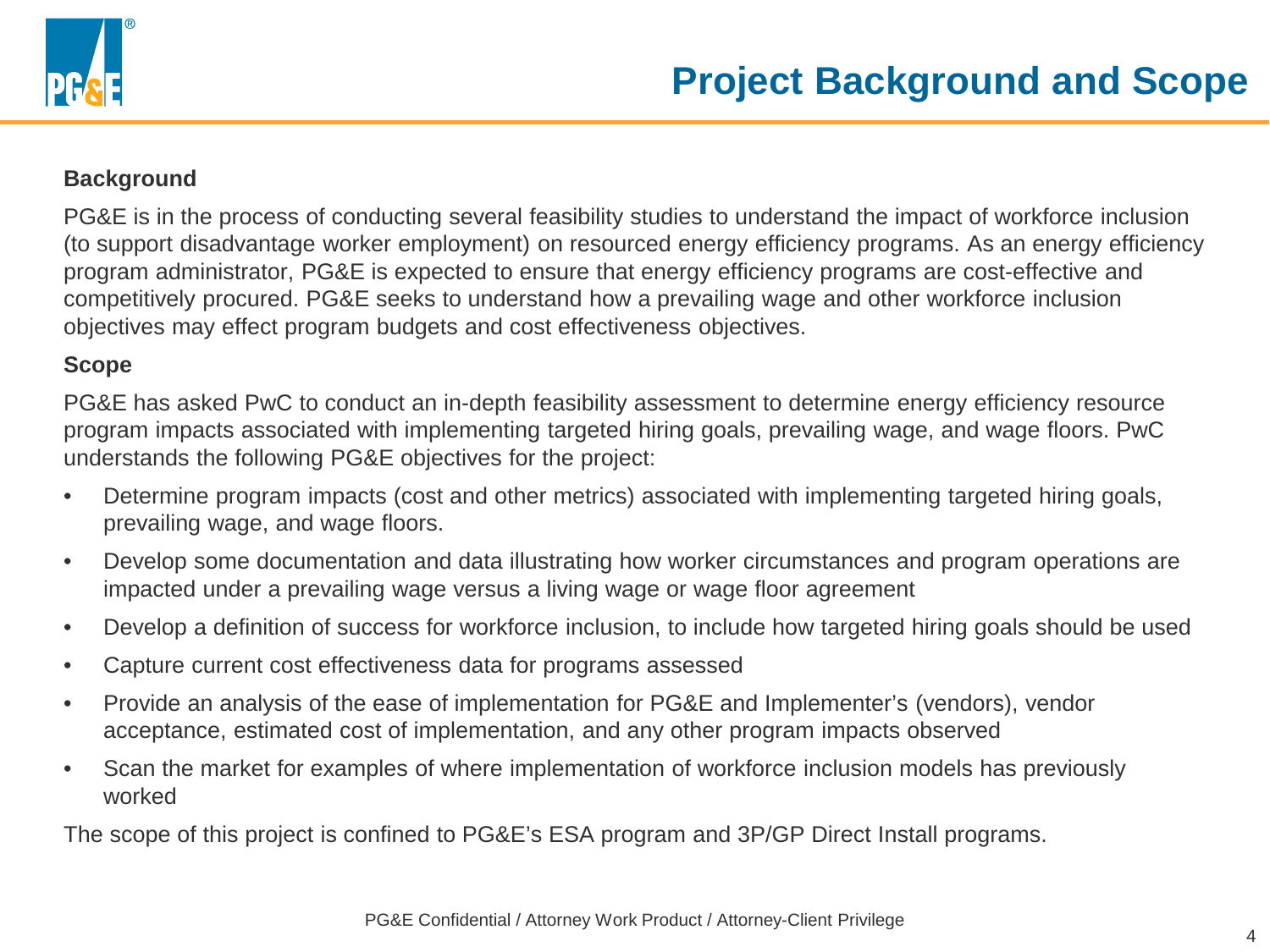

# **Programs Impacted Overview and Definitions**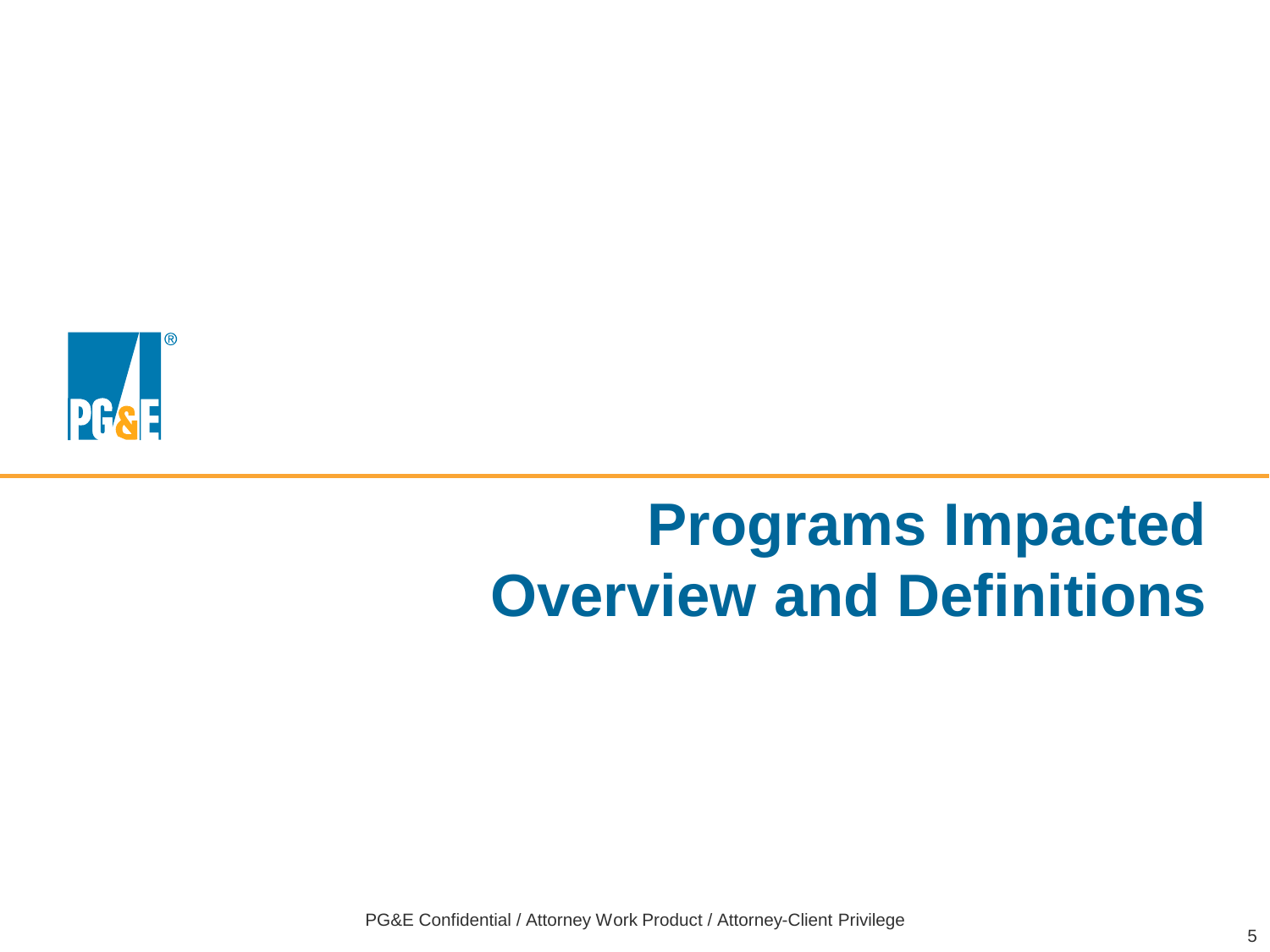

## **Over 30 interviews completed including 6 external interviews with community leaders**

## **PG&E Interviews**

| <b>PG&amp;E Interview</b>    |                       |                        |
|------------------------------|-----------------------|------------------------|
| <b>Alice Miller</b>          | Jessica Waggoner      | <b>Mary Gandesbery</b> |
| <b>Allen Fernandez Smith</b> | <b>Karen Sterling</b> | <b>Matt Rumsey</b>     |
| <b>Carmen Bradley-Dioum</b>  | Kristen Cunningham    | <b>Moses Gastelum</b>  |
| Elisa Brossard               | Leif Christiansen     | Paola Benassi          |
| <b>Felicia Harris</b>        | <b>Lisa McNally</b>   | <b>Robert Marcial</b>  |
| Jane Jansen                  | <b>Lisa Shell</b>     | <b>Stacy Campos</b>    |

## **External Interviews**

| <b>Name</b>             | <b>Role</b>                                          | <b>Organization</b>                                          |
|-------------------------|------------------------------------------------------|--------------------------------------------------------------|
| Ortensia Lopez          | <b>Executive Director</b>                            | <b>El Concilio</b>                                           |
| Anna Solorio            | <b>Director of Community Economic</b><br>Development | <b>Community Housing</b><br><b>Opportunities Corporation</b> |
| Allan Rago              | <b>Regional Vice President</b>                       | <b>Quality Conservation Services</b>                         |
| <b>Carmelita Miller</b> | <b>Legal Counsel, Energy</b>                         | Greenlining                                                  |
| <b>Stephanie Chen</b>   | <b>Energy &amp; Telecommunication Director</b>       | Greenlining                                                  |
| Eddie Ahn               | <b>General Counsel</b>                               | <b>Brightline Defense Project</b>                            |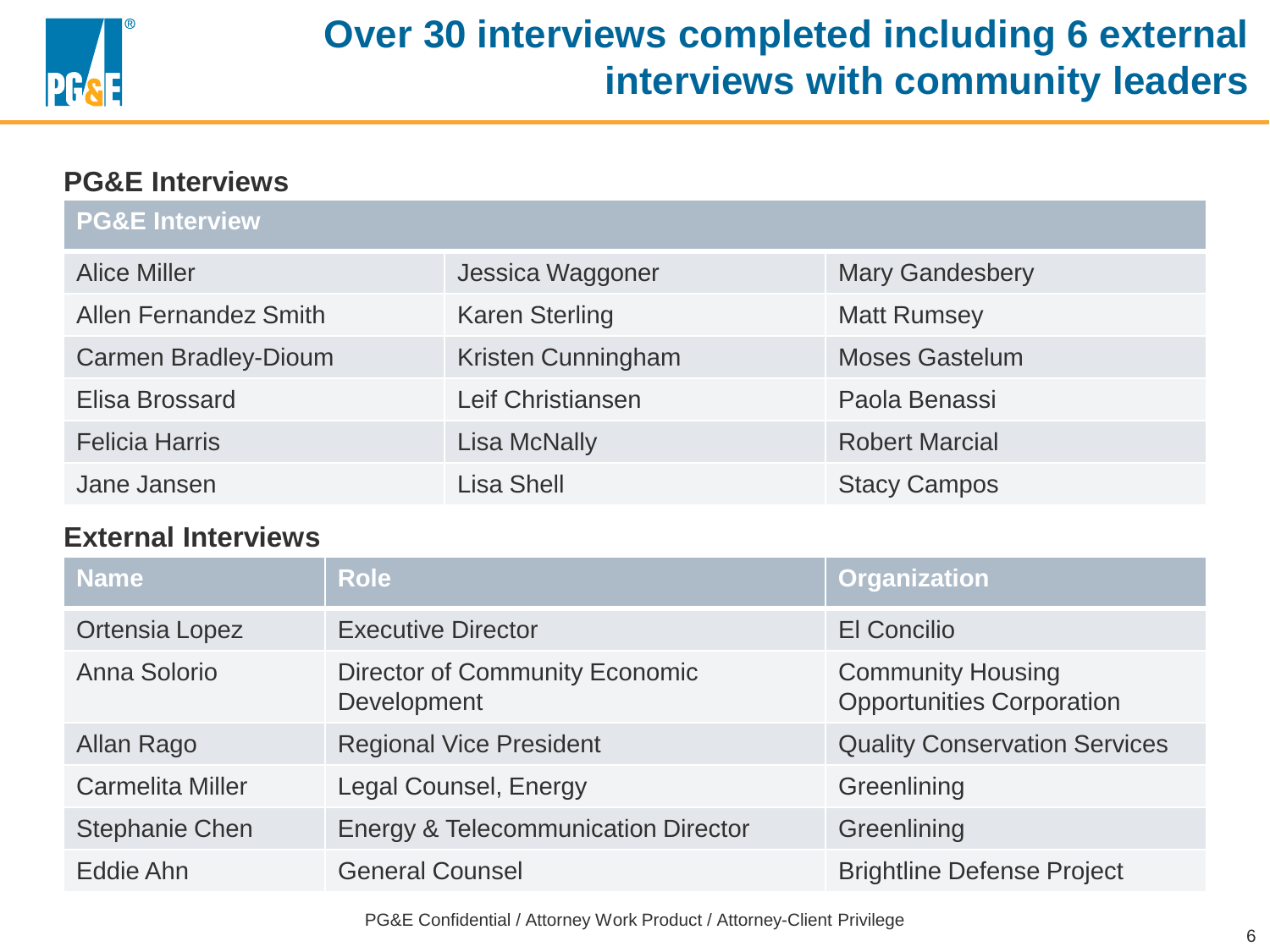

## **Only 4 program have direct installation labor with ESA Program being the largest at \$126M**

The team reviewed all of the programs and only 4 had direct installer labor. For the other programs, installation was done by 3<sup>rd</sup> party or did not have entry level installers.

| <b>Program</b>                                          | <b>Implementer</b>          | <b>PG&amp;E 2014</b><br>Spend* | <b>Total Resource</b><br>Cost (TRC)** |
|---------------------------------------------------------|-----------------------------|--------------------------------|---------------------------------------|
| <b>ESA Program</b>                                      | Various - 33<br>Contractors | \$125.7M                       | 1.23                                  |
| Direct Install                                          |                             |                                |                                       |
| <b>Furniture Store Energy Efficiency</b>                |                             | \$2.3M                         |                                       |
| K-12 Private Schools and<br><b>Colleges Audit Retro</b> |                             | \$0.5M                         |                                       |

\* 2014 Spend is total spend and includes all labor, materials and overhead

\*\* TRC for ESA is based on ESA and CARE Budget application for the 2015-2017 program years. All others are as of June 2015.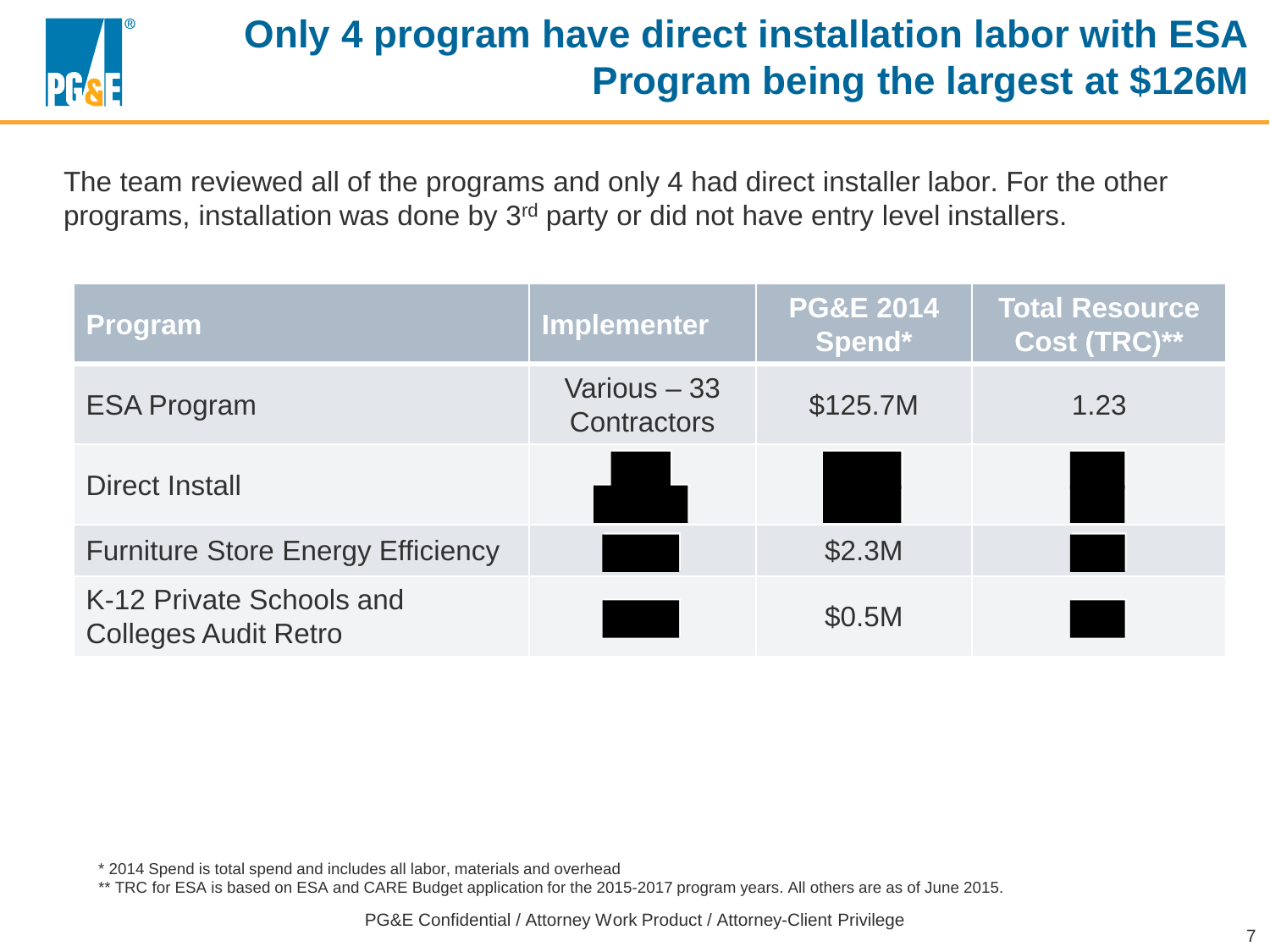

**"Minimum wage** is the most widely recognized term in the realm of employee compensation. It is the lowest allowable rate of pay at which an employee may sell their work. The concept of minimum wage was developed in the early twentieth century to prevent unethical employer practices like sweatshops where the wage was disproportionately low compared to the work. Although New Zealand was the first country to legislate a national minimum wage, 196 other countries and territories have set minimum wages for employees.

In addition to the minimum wage mandated by the United States federal government, 45 states have their own minimum wage rates – some of which exceed the federal rate.

Employees in the U.S. often wonder which minimum wage applies to them, the state or the federal. According to the U.S. Department of Labor, an employee is entitled to the higher of the two minimum wages."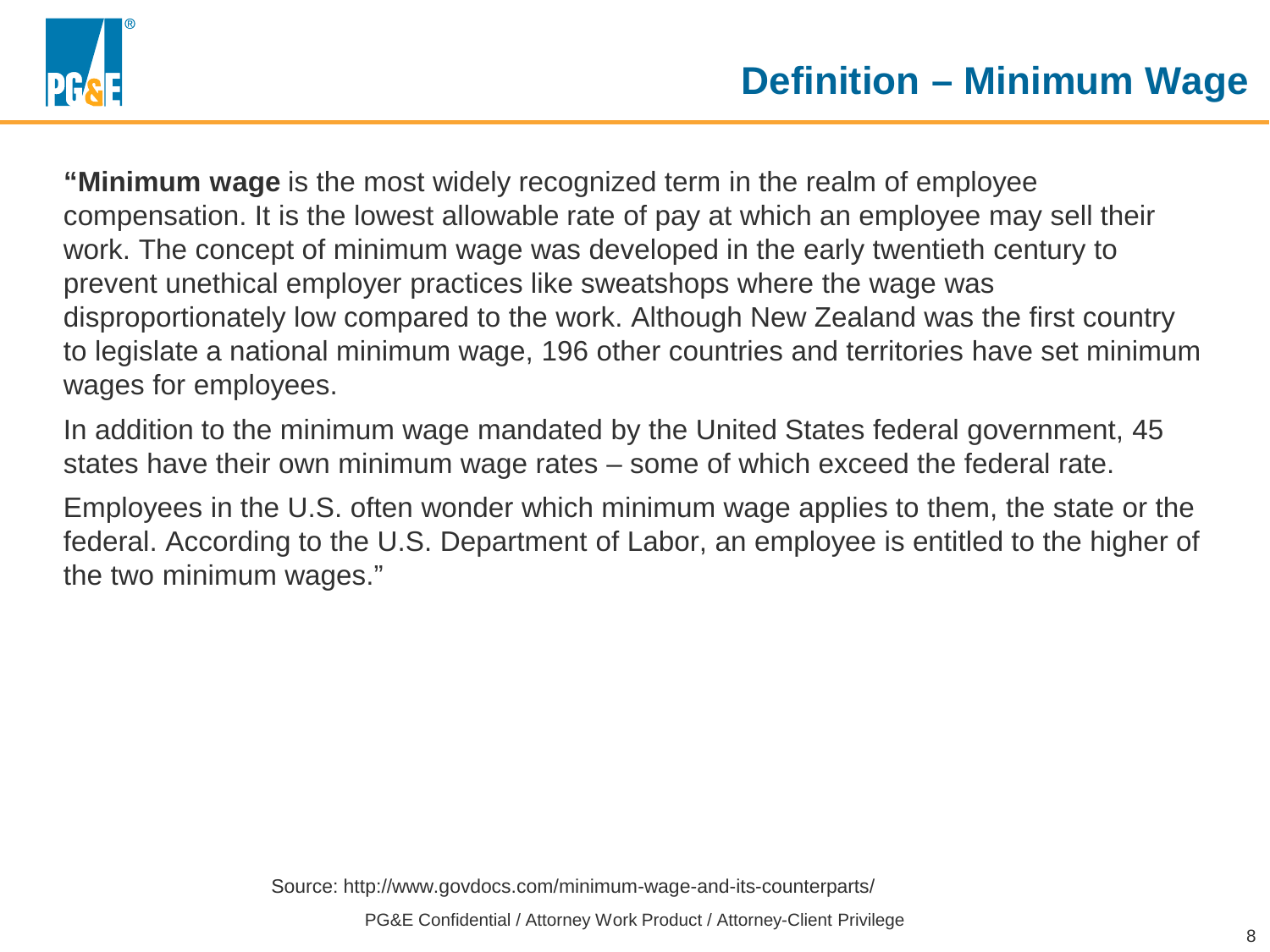

**"Prevailing wage** typically refers to the rate of pay that contractors and vendors must offer their employees when doing business with a government agency. For example, the City of Los Angeles requires contractors engaged in public works contracts (road construction, for instance) with the City to pay their workers a base level determined by the State of California's Department of Industrial Relations.

A prevailing wage requirement reduces the ability of vendors to "low ball" their proposed costs for government contracts to the detriment of their workers. One of the key components to the development of the modern Prevailing Wage was the Davis-Bacon Act of 1931, a federal law which mandated that all laborers, contractors and subcontractors be paid a Prevailing Wage for all public works projects in excess of \$2,000."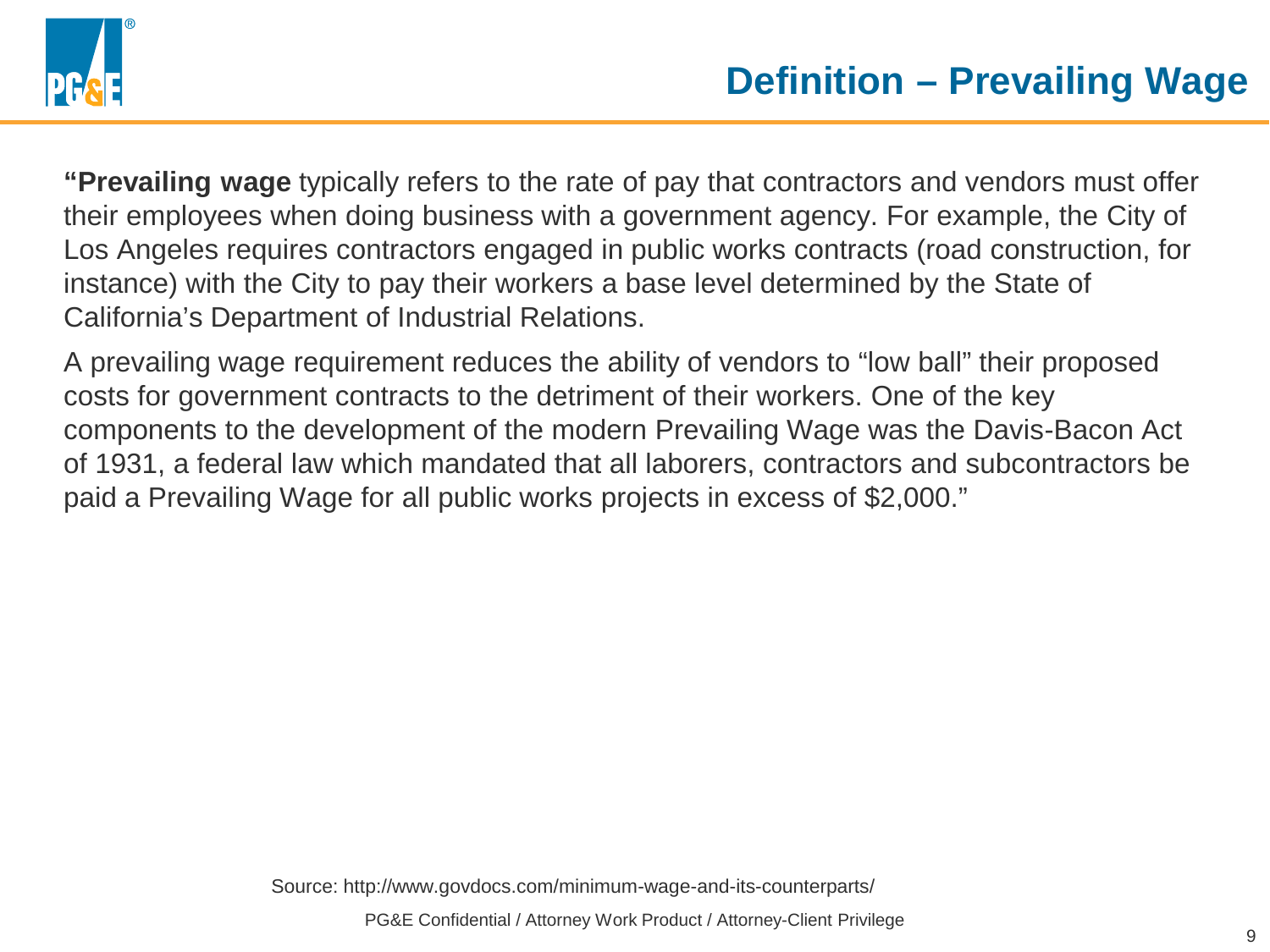

## **The closest State of California prevailing wage to EE installers is a Light Fixture Maintenance**

Although there is no direct prevailing wage for an Energy Specialist, Weatherization Specialist, etc., in reviewing the State of California, Department of Industrial Relations prevailing wage determinate page, Light Fixture Maintenance is the closest comparison

|                                   |                        | <b>Employer Payments</b> |       |                                               |                          | <b>Straight-Time</b> |                       | <b>Overtime Hourly Rate</b> |                        |          |  |
|-----------------------------------|------------------------|--------------------------|-------|-----------------------------------------------|--------------------------|----------------------|-----------------------|-----------------------------|------------------------|----------|--|
| Classification<br>(Journeyperson) | <b>Basic</b><br>Hourly | Health<br>and            |       | Pension <sup>a</sup> Vacation Training<br>and |                          |                      | Hours Total<br>Hourly | Daily                       | $6th$ & 7th<br>Workdav | Holiday  |  |
|                                   | Rate                   | Welfare                  |       | Holiday                                       |                          |                      | Rate                  | 11/2X                       | 11/2X                  | 2X       |  |
| <b>Fixture Washer: Start</b>      | \$18.58                | \$9.25                   | \$.56 | \$.64                                         |                          | 8                    | \$29.03               | \$38,600                    | \$38,600               | \$48,170 |  |
| $3 - 6$ Months                    | 20.45                  | 9.25                     | .61   | .71                                           |                          | 8                    | 31.02                 | 41.550                      | 41.550                 | 52.080   |  |
| 6 Months or More                  | 21.66                  | 9.25                     | .65   | .75                                           |                          | 8                    | 32.31                 | 43.465                      | 43.465                 | 54.620   |  |
| Serviceman                        |                        |                          |       |                                               |                          |                      |                       |                             |                        |          |  |
| $0 - 12$ Months                   | 23.79                  | 9.25                     | .71   | .82                                           | $\overline{\phantom{a}}$ | 8                    | 34.57                 | 46.820                      | 46.820                 | 59.070   |  |
| 12 Months or More                 | 25.19                  | 9.25                     | .76   | 87                                            |                          | 8                    | 36.07                 | 49.045                      | 49.045                 | 62.020   |  |

Source: http://www.dir.ca.gov/oprl/pwd/Determinations/Northern/NC-061-X-6.pdf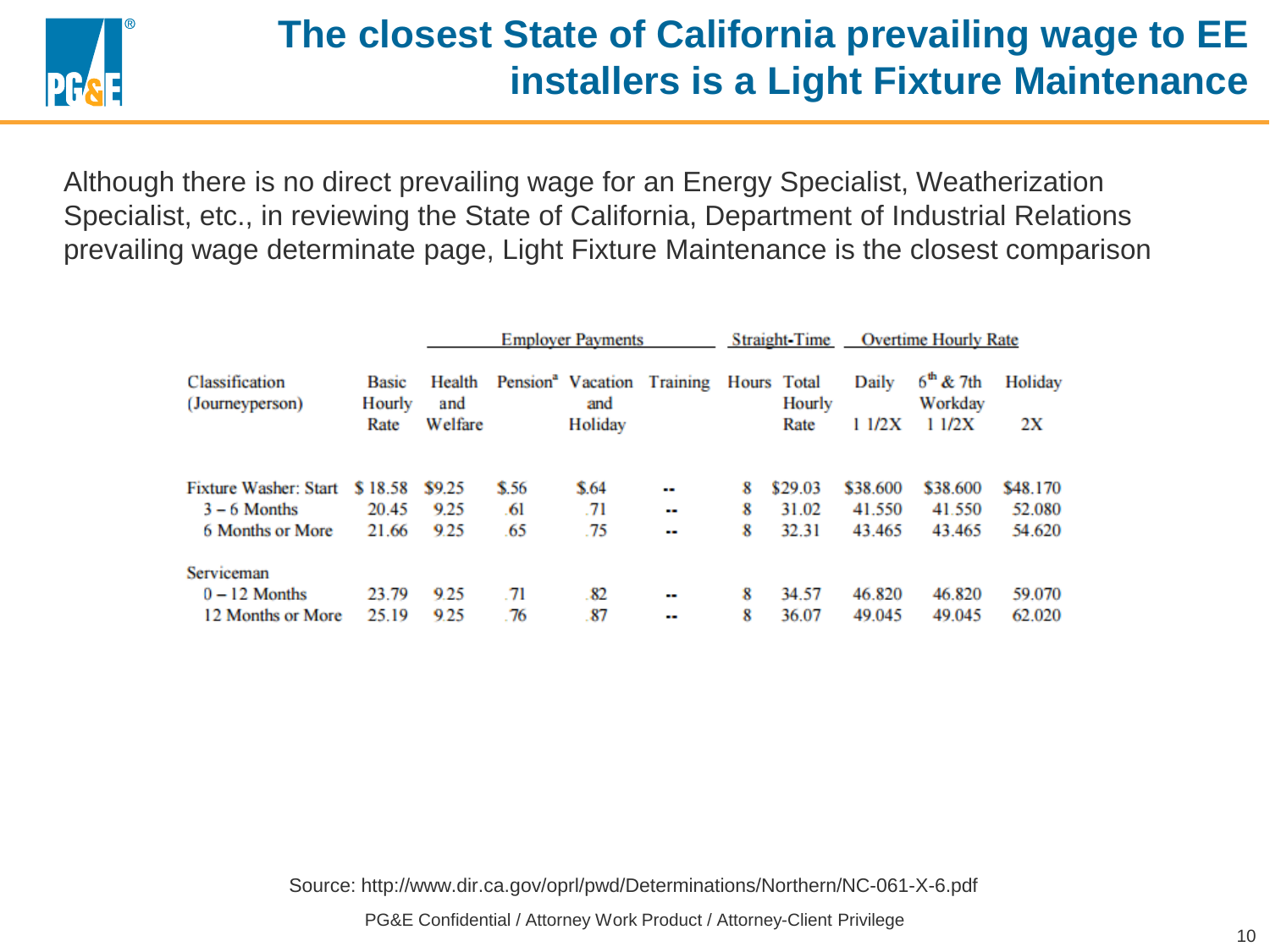

**"Living Wage** is the lowest wage at which subsistence needs can be met by an employee. Because the needs of each employee differ based on marital status, number of children, debt, and other cost-of-living considerations, the term living wage often pushes many hot-button political issues. Living wage can include general benefits such as health and dental care, and overtime pay.

Legislation and policy conversations surrounding the increase of minimum wage quite often intersect with those of living wage. Proponents of a higher federal minimum wage, for example, argue an increase would help the "working poor" achieve a living wage and reduce the number of full-time workers who rely on government assistance.

Although the terms living wage and minimum wage are often used interchangeably, they remain different from one another. One key difference is that minimum wage is mandated and enforced by legislation whereas living wage is not."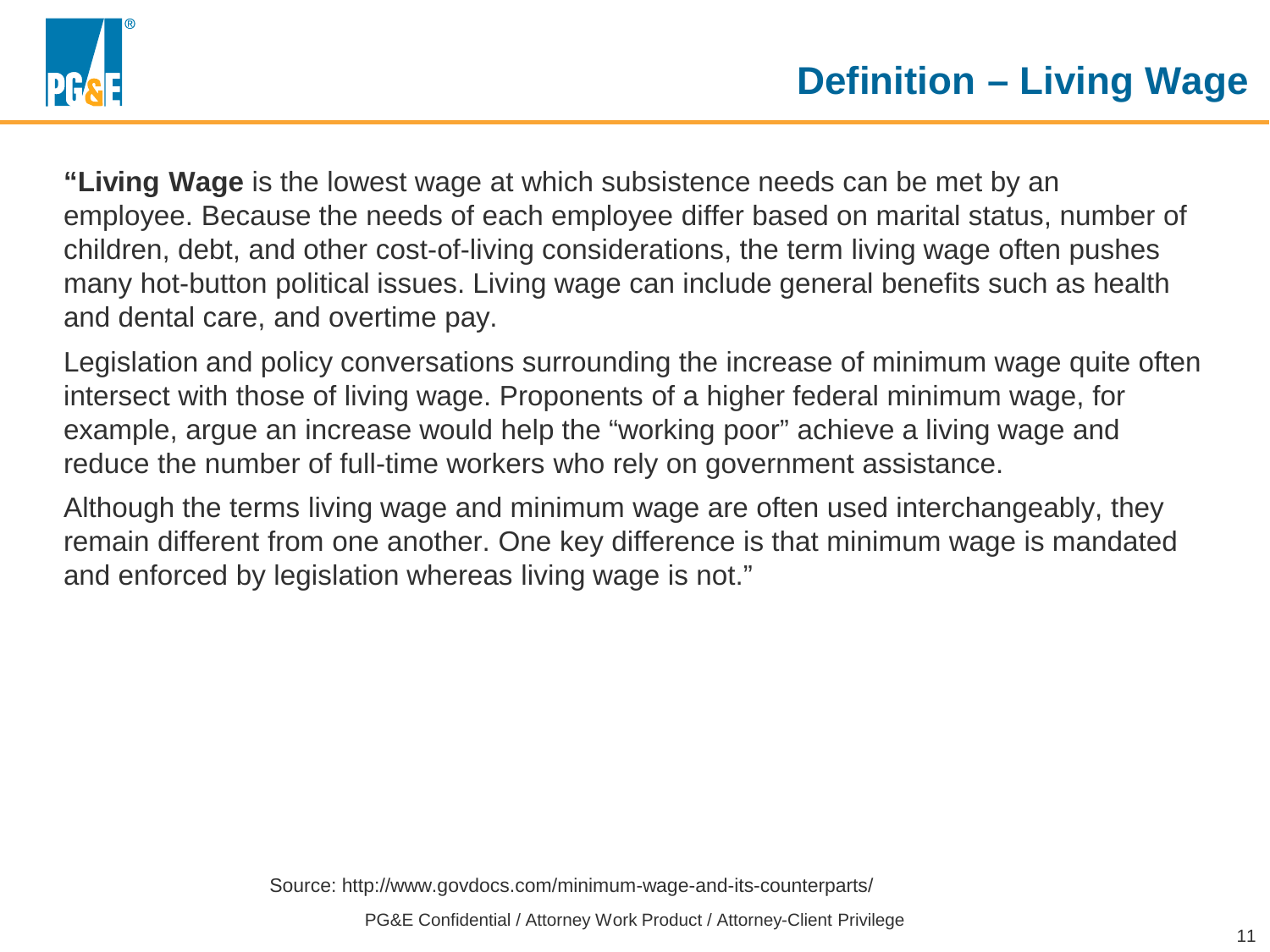

## **MIT's Living Wage Calculator has northern California's living wage range of \$14.15 to \$28.85 per hour**

## **Based on MIT's Living Wage calculator (http://livingwage.mit.edu/)**

- "The living wage shown is the hourly rate that an **individual** must earn to support their family, if they are the sole provider and are working full-time (2080 hours per year). All values are **per adult in a family** unless otherwise noted. The state minimum wage is the same for all individuals, regardless of how many dependents they may have. The poverty rate is typically quoted as gross annual income. It is converted it to an hourly wage for the sake of comparison."
	- − San Francisco-Oakland-Fremont, CA (Typical Annual Salary for Installation, Maintenance, & Repair \$55,090)

| <b>Hourly Wages</b> |         |                     | 1 Adult 1 Adult | 1 Adult | 2 Adults<br>1 Adult   1 Child   2 Children   3 Children   (One Working) | 2 Adults<br>l Child | 2 Adults<br>2 Children | 2 Adults<br>(One Working) (One Working) (One Working)<br>3 Children | 2 Adults | <b>Child</b>                | 2 Adults 2 Adults<br>2 Children 3 Children | 2 Adults |
|---------------------|---------|---------------------|-----------------|---------|-------------------------------------------------------------------------|---------------------|------------------------|---------------------------------------------------------------------|----------|-----------------------------|--------------------------------------------|----------|
| <b>Living Wage</b>  | \$13.77 | $ $27.91$ $ $31.47$ |                 | \$39.92 | \$21.45                                                                 | \$26.21             | \$28.85                | \$33.96                                                             | \$10.72  | $\frac{1}{1515.10}$ \$17.12 |                                            | \$20.37  |
| Poverty Wage        | \$5.00  | \$7.00              | \$9.00          | \$11.00 | \$7.00                                                                  | \$9.00              | \$11.00                | \$13.00                                                             | \$3.00   | \$4.00                      | $\parallel$ \$5.00                         | \$6.00   |
| l Minimum Wage      | \$9.00  | \$9.00              | \$9.00          | \$9.00  | \$9.00                                                                  | \$9.00              | S9.00                  | $ $ \$9.00                                                          | \$9.00   | \$9.00                      | $ $ \$9.00                                 | \$9.00   |

− Fresno, CA (Typical Annual Salary for Installation, Maintenance, & Repair - \$40,960)

| <b>Hourly Wages</b> |                            |        | Adult 1 Adult | 1 Adult | 2 Adults<br>1 Adult   1 Child   2 Children   3 Children   (One Working)   1 Child | 2 Adults | 2 Adults<br>(One Working) (One Working)<br>2 Children | 2 Adults<br>(One Working)<br>3 Children | 2 Adults |                     | 2 Adults 2 Adults<br>1 Child 2 Children 3 Children | 2 Adults |
|---------------------|----------------------------|--------|---------------|---------|-----------------------------------------------------------------------------------|----------|-------------------------------------------------------|-----------------------------------------|----------|---------------------|----------------------------------------------------|----------|
| Living Wage         | $$10.70$ $$21.98$ $$25.54$ |        |               | \$31.88 | \$16.72                                                                           | \$20.28  | \$22.91                                               | \$25.92                                 | \$8.36   | $$12.14$ \ $$14.15$ |                                                    | \$16.35  |
| Poverty Wage        | \$5.00                     | \$7.00 | \$9.00        | \$11.00 | \$7.00                                                                            | \$9.00   | \$11.00                                               | \$13.00                                 | \$3.00   | \$4.00              | $ $ \$5.00                                         | \$6.00   |
| Minimum Wage        | \$9.00                     | \$9.00 | \$9.00        | \$9.00  | \$9.00                                                                            | \$9.00   | \$9.00                                                | \$9.00                                  | \$9.00   | \$9.00              | $ $ \$9.00                                         | \$9.00   |

− Chico, CA (Typical Annual Salary for Installation, Maintenance, & Repair - \$36,450)

| <b>Hourly Wages</b> |        |                   | 1 Adult   1 Adult | 1 Adult<br>Adult   1 Child   2 Children   3 Children | <b>2 Adults</b><br>(One Working) | 2 Adults<br>Child | 2 Adults<br>2 Children | 2 Adults<br>(One Working) (One Working) (One Working)<br>3 Children | 2 Adults |         | 2 Adults 2 Adults<br>∣ Child ∎ 2 Children ∎3 Children I | 2 Adults |
|---------------------|--------|-------------------|-------------------|------------------------------------------------------|----------------------------------|-------------------|------------------------|---------------------------------------------------------------------|----------|---------|---------------------------------------------------------|----------|
| Living Wage         | \$9.95 | $$22.14$ \\$25.70 |                   | \$32.23                                              | \$16.66                          | \$20.44           | \$23.07                | \$26.27                                                             | \$8.33   | \$12.21 | \$14.23                                                 | \$16.52  |
| Poverty Wage        | \$5.00 | \$7.00            | \$9.00            | \$11.00                                              | \$7.00                           | \$9.00            | \$11.00                | \$13.00                                                             | \$3.00   | \$4.00  | \$5.00                                                  | \$6.00   |
| Minimum Wage        | \$9.00 | \$9.00            | \$9.00            | \$9.00                                               | \$9.00                           | \$9.00            | \$9.00                 | \$9.00                                                              | \$9.00   | \$9.00  | $ $ \$9.00                                              | \$9.00   |

− **Range for hourly rate is from \$14.15 to \$28.85**

Source: http://livingwage.mit.edu/

## <sup>12</sup> PG&E Confidential / Attorney Work Product / Attorney-Client Privilege

Sample Range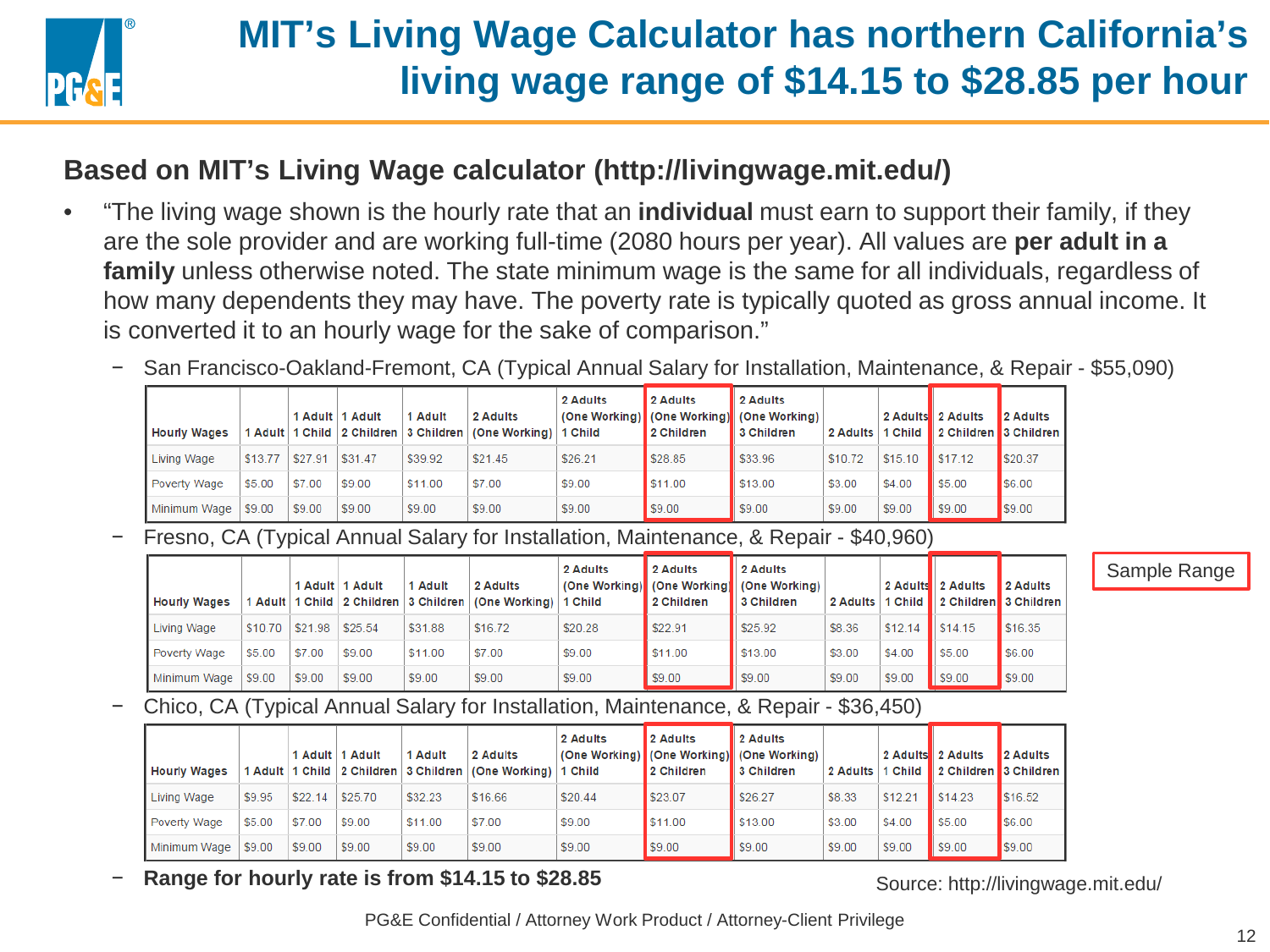

# **Disadvantage Worker Programs**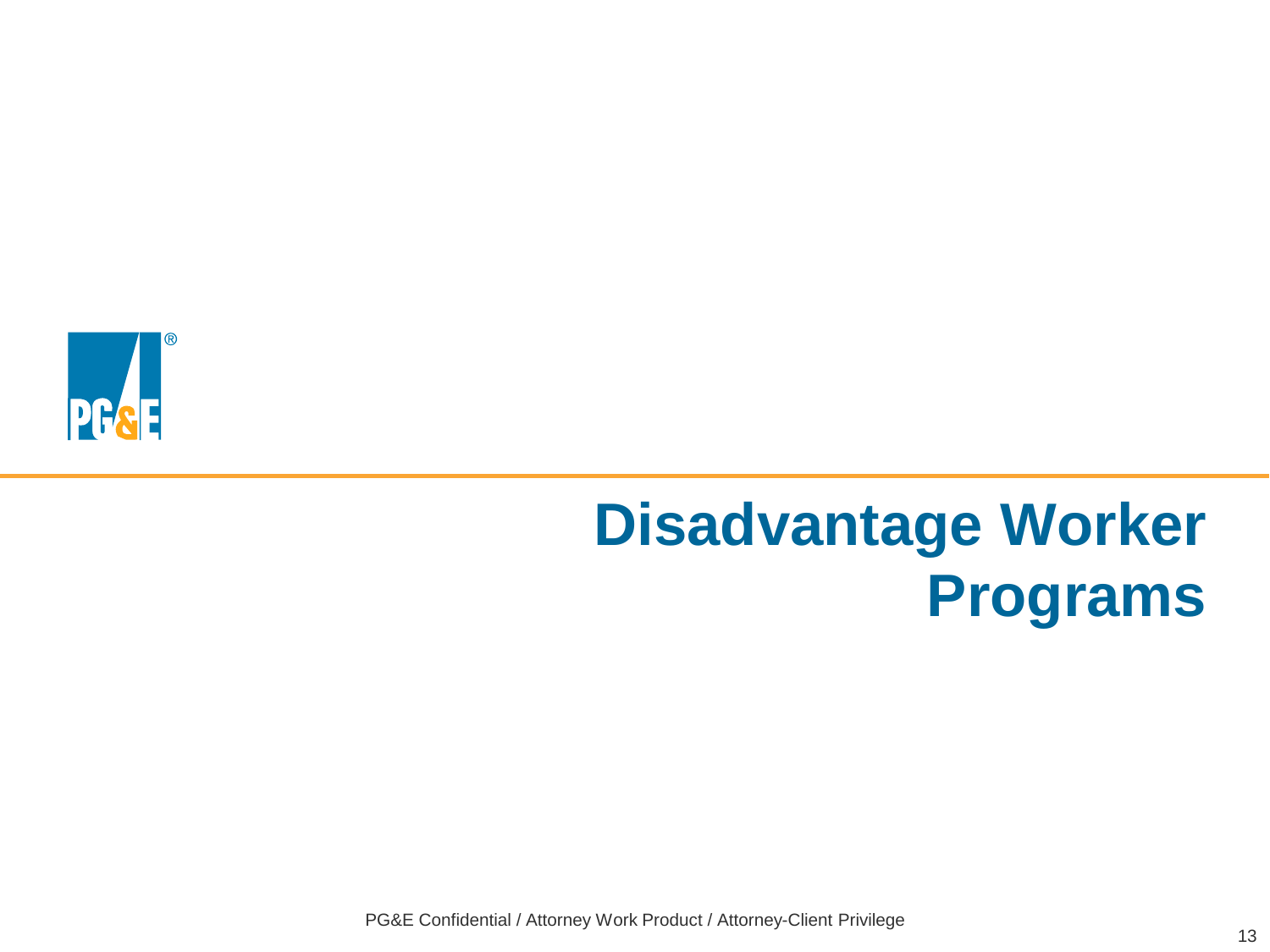

## **Research identified four disadvantage worker programs**

| <b>Programs</b>                                               | <b>Overview</b>                                                                                                                                                                                                                                                                                                                                                                                                                                          |
|---------------------------------------------------------------|----------------------------------------------------------------------------------------------------------------------------------------------------------------------------------------------------------------------------------------------------------------------------------------------------------------------------------------------------------------------------------------------------------------------------------------------------------|
| <b>Texas Enterprise Zone</b>                                  | Economic development tool for municipalities to partner with the State of Texas to promote<br>job creation and capital investment for disadvantaged workers<br>In exchange for State incentives, companies must agree to fill either 25% (if located inside<br>$\bullet$<br>the zone) or 35% (if located outside the zone) of its new jobs or replaced jobs with<br>economically-disadvantaged workers or workers who reside in the enterprise zone      |
| <b>California High Speed</b><br><b>Rail Authority</b>         | The Policy supports employment of individuals who reside in Disadvantaged Areas and<br>$\bullet$<br>those designated as Disadvantaged Workers by requiring the contractors to adhere to the<br>National Targeted Hiring Initiative<br>A minimum of 30% of all project work hours shall be performed by National Targeted<br>$\bullet$<br>Workers and a minimum of 10% of National Targeted Workers hours shall be performed by<br>Disadvantaged Workers. |
| City of Los Angeles -<br>Department of Public<br><b>Works</b> | • At least 10% of total hours worked on each project shall be performed by Disadvantaged<br>Workers residing within Tier 1 or Tier 2 zip code areas described in Articles 7.4 and 7.5 of the<br>DPW-PLA respectively and the remaining zip codes within the City of Los Angeles.                                                                                                                                                                         |
| Metro Project -<br>Crenshaw/LAX Light<br><b>Rail Line</b>     | • The Metro board's new policy requires that 40% of the work hours on its major transportation<br>projects (12 countrywide) go to low-income (annual median income <\$40K) and other<br>struggling workers<br>• Another 10% of the work hours will go to disadvantaged union workers                                                                                                                                                                     |

If PG&E decides to move forward with a disadvantage worker program, it is should setting an internal goal (e.g. 10% of hours worked shall be performed by disadvantage worker in 5 years) and then incorporating a disadvantage worker request (similar to supplier diversity) into strategic sourcing process where bidding contractors will need to outline their disadvantage workers programs

• PG&E cannot mandate a program like this as it would possible be considered a joint employer situation

Note: Additional program detail in Appendix along with source.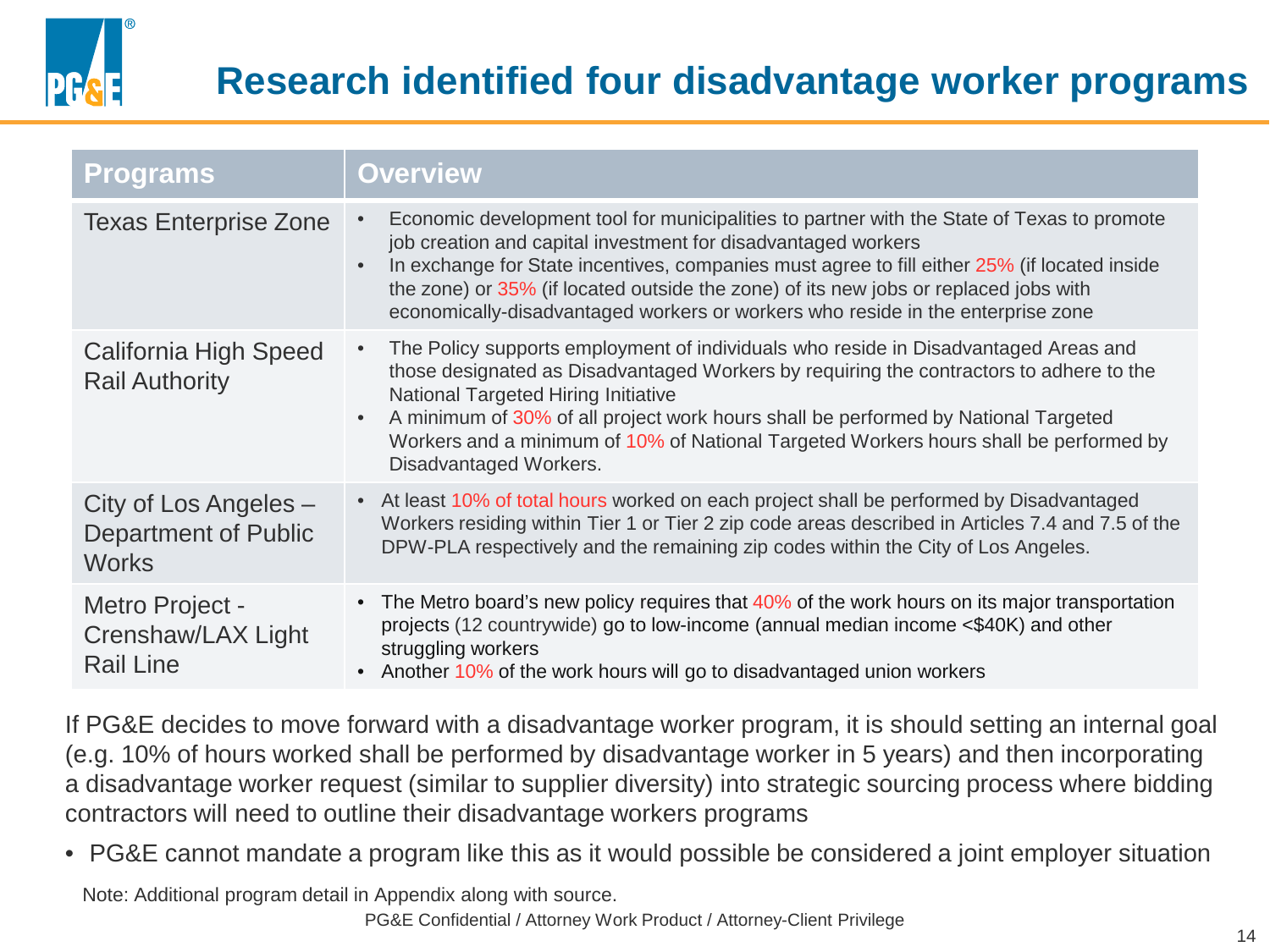

# **EE Program Impact**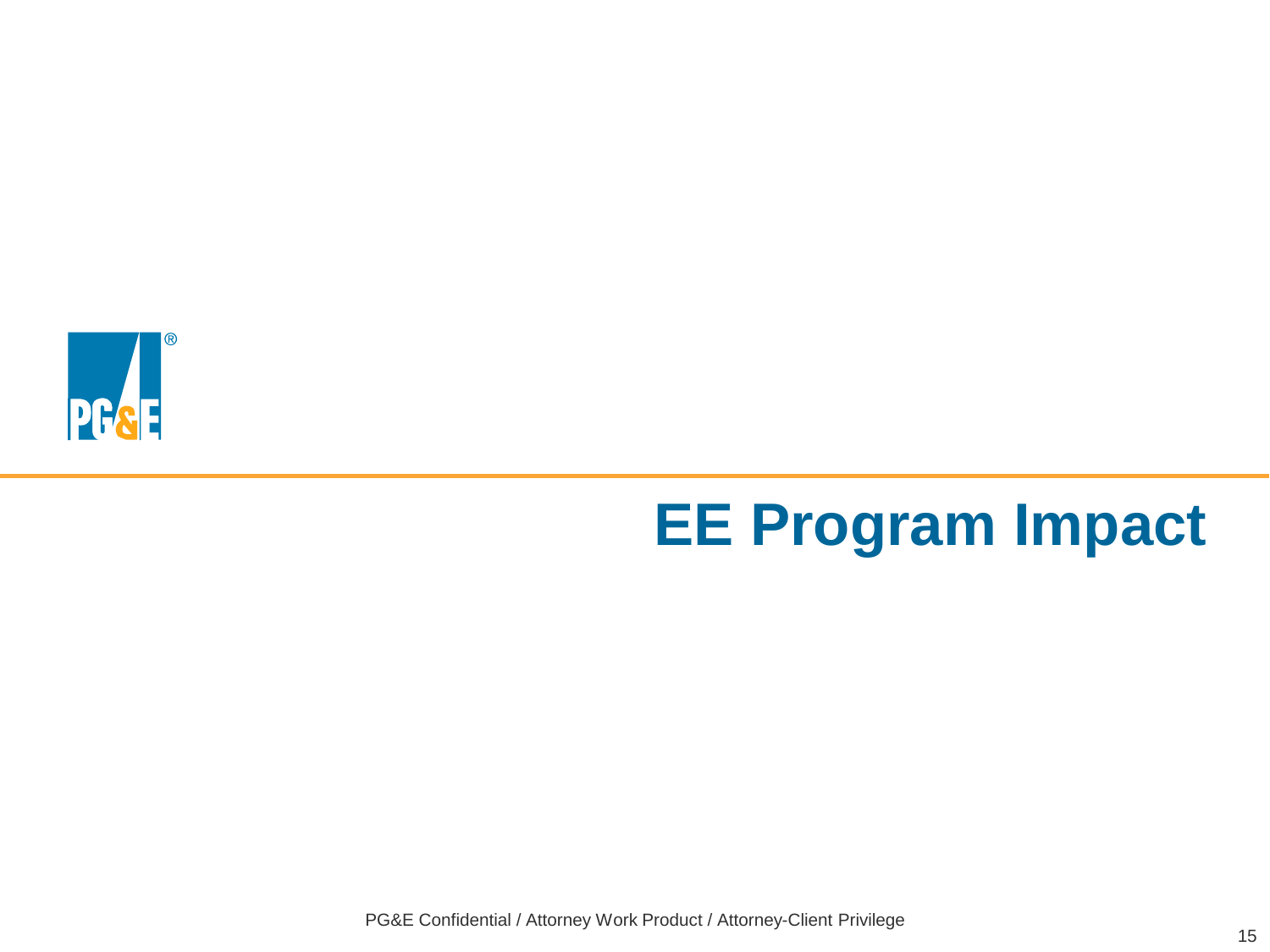

## **The largest impact of moving to a prevailing wage comes from the ESA Program**

Summary of the impact to the EE programs with direct install labor are below

| Program                                                         | <b>ESA Program</b>          | <b>Direct Install</b> | <b>Furniture Store Energy Efficiency</b><br>& K-12 Private Schools and<br><b>Colleges Audit Retro</b> |
|-----------------------------------------------------------------|-----------------------------|-----------------------|-------------------------------------------------------------------------------------------------------|
| Implementer                                                     | Various - 33<br>Contractors |                       |                                                                                                       |
| <b>PG&amp;E 2014 Spend*</b>                                     | \$125.7M                    | \$8.4M                | \$2.9M                                                                                                |
| 2014 Average Installer<br><b>Hourly Rate</b>                    |                             |                       |                                                                                                       |
| <b>Estimate Current Installer</b><br>2014 Spend (\$ and %total) |                             |                       |                                                                                                       |
| <b>Estimate Impact of Moving</b><br>to Prevailing Wage (\$)     |                             |                       |                                                                                                       |
| <b>Estimate Impact of Moving</b><br>to Prevailing Wage (%)      |                             |                       |                                                                                                       |

Details of the impact can be found on the following slides.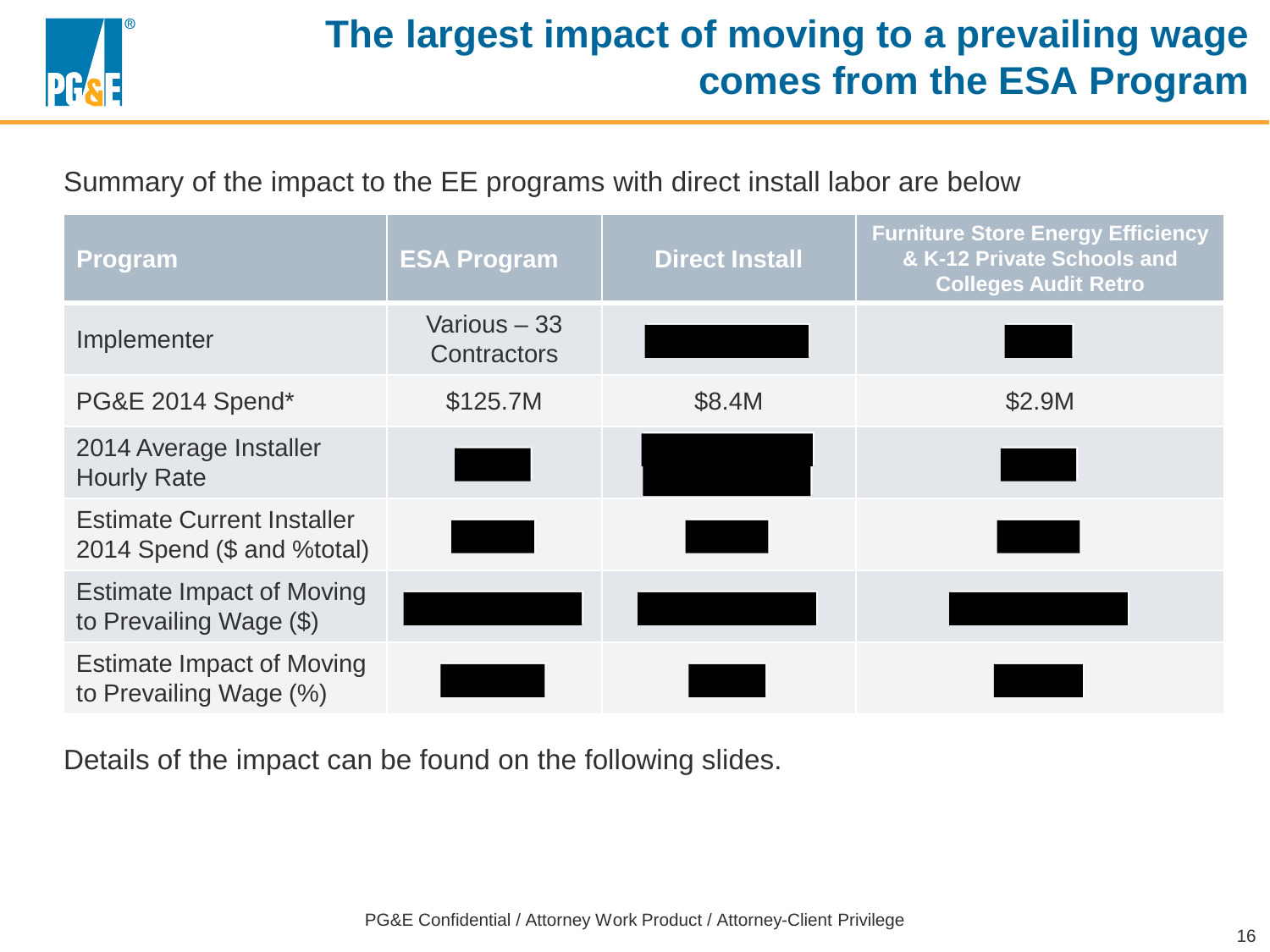

An Excel model was created to analyze the RHA direct labor data provided for the ESA program

Direct installation labor spend is ~24% of the ESA Program with an estimated 1155 installers

| Average Installer (ESA data subset)   | <b>ESA Program Impact Analysis</b>    |     |      |  |  |  |
|---------------------------------------|---------------------------------------|-----|------|--|--|--|
| Hourly Compensation                   |                                       | Low | High |  |  |  |
| Hourly Rate                           | \$<br>Hourly Rate                     |     |      |  |  |  |
| Average 2014 Paid Hours for ESA       |                                       |     |      |  |  |  |
| <b>Benefits</b>                       | <b>Health and Welfare</b>             | \$  |      |  |  |  |
| <b>Health Benefits</b>                | <b>I</b> Pension                      |     |      |  |  |  |
| <b>Retirement Benefits</b>            | Vacation and Holidav                  |     |      |  |  |  |
| Subtotal (%)                          | Subtotal (%)                          |     |      |  |  |  |
| Subtotal (\$/hr) \$                   | Subtotal (\$/hr) \$                   |     |      |  |  |  |
| Taxes & Workers' Compensation         |                                       |     |      |  |  |  |
| Employee Taxes (FICA, FUTA, Medicare) |                                       |     |      |  |  |  |
| <b>Workers' Compensation Expense</b>  |                                       |     |      |  |  |  |
| Subtotal                              | Taxes & Worker Compensation           |     |      |  |  |  |
|                                       |                                       |     |      |  |  |  |
| Fully Burden Hourly Rate              | \$<br><b>Fully Burden Hourly Rate</b> | \$  |      |  |  |  |
|                                       |                                       |     |      |  |  |  |

### **ESA Program**

| <b>ESA Contractor Subset Details</b>                 |   |                                |    |
|------------------------------------------------------|---|--------------------------------|----|
| Data Subset # of Contractors                         |   |                                |    |
| Data Subset Total Installers                         |   |                                |    |
| <b>Estimated Subset Representation of Installers</b> |   |                                |    |
| <b>Estimated ESA Installers</b>                      |   |                                |    |
| <b>Total Contractors</b>                             |   |                                |    |
| Average Installer per Contractor                     |   |                                |    |
| <b>Estimated Total Installers for ESA</b>            |   | <b>Prevailing Wage Impact</b>  |    |
|                                                      |   | Installer ESA Total Labor Cost | \$ |
| <b>ESA Program</b>                                   |   | Installer Impact (%)           |    |
| Estimated Total Actual ESA 2014 Installer            | σ | Installer Impact (\$)          | \$ |
|                                                      |   |                                |    |

## **I**s % of ESA Program Spend **ESA Program Impact (%)**

Analysis is based on the Light Fixture Maintenance prevailing wage for installers

Note: For additional detail information on data, see Excel file and Appendix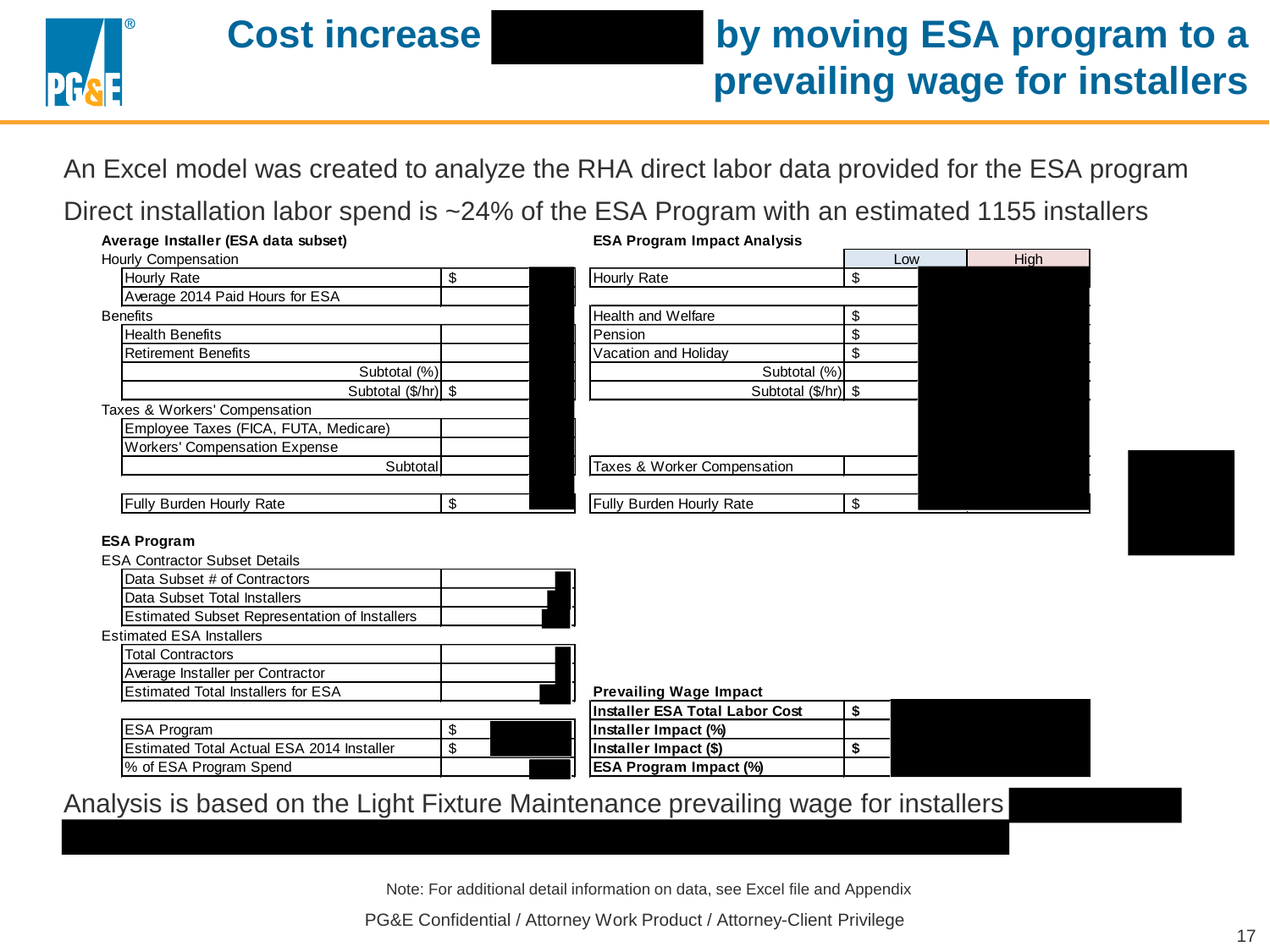

## **Cost increase by moving Direct Install program for to a prevailing wage for installers**

For Direct Install program,

Direct installation labor spend for Direct Install is respectively

| Hourly Compensation                        |    |                                   |              | Low | High | Low | High |
|--------------------------------------------|----|-----------------------------------|--------------|-----|------|-----|------|
| Hourly Rate                                | \$ | Hourly Rate                       | \$           |     |      |     |      |
| Average 2014 Paid Hours for Direct Install |    |                                   |              |     |      |     |      |
| Annual Pay                                 | \$ |                                   |              |     |      |     |      |
| <b>Benefits</b>                            |    |                                   |              |     |      |     |      |
| <b>Health Benefits</b>                     |    | <b>Health and Welfare</b>         | \$           |     |      |     |      |
| <b>Retirement Benefits</b>                 |    | Pension                           | \$           |     |      |     |      |
|                                            |    | Vacation and Holiday              | $\mathbf{S}$ |     |      |     |      |
| Subtotal (%)                               |    | Subtotal (%)                      |              |     |      |     |      |
| Subtotal (\$/hr) \$                        |    | Subtotal (\$/hr) \$               |              |     |      |     |      |
| Taxes & Workers' Compensation              |    |                                   |              |     |      |     |      |
| Employee Taxes (FICA, FUTA, Medicare)      |    |                                   |              |     |      |     |      |
| <b>Workers' Compensation Expense</b>       |    |                                   |              |     |      |     |      |
| Subtotal                                   |    | Taxes & Worker Compensation       |              |     |      |     |      |
|                                            |    |                                   |              |     |      |     |      |
| <b>Fully Burden Hourly Rate</b>            | \$ | <b>Fully Burden Hourly Rate</b>   | \$           |     |      |     |      |
|                                            |    |                                   |              |     |      |     |      |
| Direct Install Program                     |    |                                   |              |     |      |     |      |
| <b>Total Installers</b>                    |    | <b>Prevailing Wage Impact</b>     |              |     |      |     |      |
|                                            |    | Installer Total Labor Cost        | \$           |     |      |     |      |
| Direct Install Program                     | \$ | Installer Impact (%)              |              |     |      |     |      |
| Total 2014 Installer Spend                 | \$ | Installer Impact (\$)             | \$           |     |      |     |      |
| % of Direct Install Program Spend          |    | Direct Install Program Impact (%) |              |     |      |     |      |
|                                            |    |                                   |              |     |      |     |      |

**Average Installer Direct Install Program Impact Analysis**

Note: For additional detail information on data, see Excel file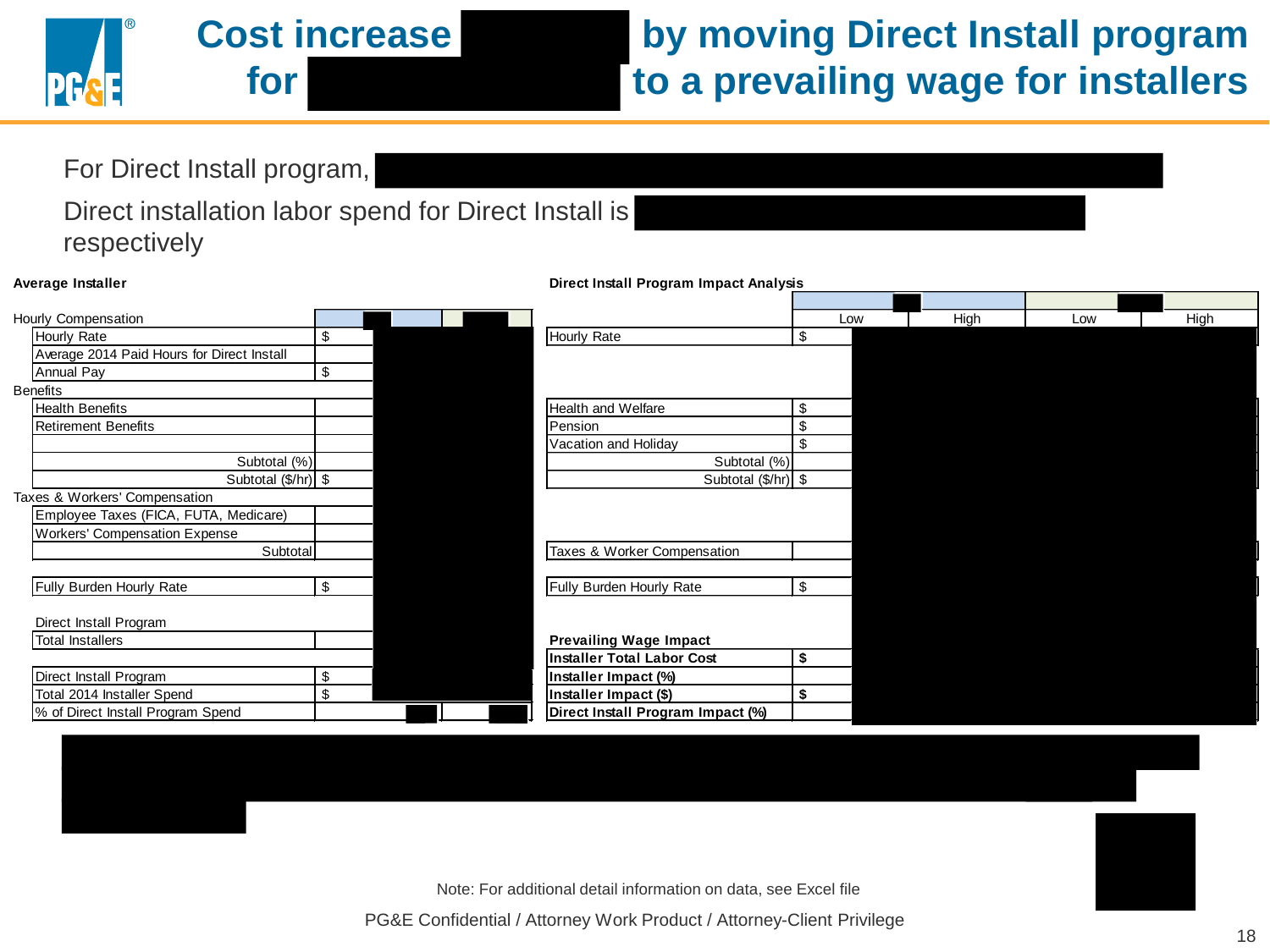

Cost increase by moving managed

**program installers to a prevailing wage**

| Average Installer                             |                         |  | <b>Matrix Program Impact Analysis</b> |    |  |    |  |
|-----------------------------------------------|-------------------------|--|---------------------------------------|----|--|----|--|
|                                               |                         |  |                                       |    |  |    |  |
| <b>Hourly Compensation</b>                    |                         |  |                                       |    |  |    |  |
| Hourly Rate                                   | \$                      |  | Hourly Rate                           | \$ |  | \$ |  |
| Average 2014 Paid Hours for Matrix Installer  |                         |  |                                       |    |  |    |  |
| Annual Pay                                    | \$                      |  |                                       |    |  |    |  |
| <b>Benefits</b>                               |                         |  |                                       |    |  |    |  |
| <b>Health Benefits</b>                        |                         |  | <b>Health and Welfare</b>             | \$ |  |    |  |
| <b>Retirement Benefits</b>                    |                         |  | Pension                               | \$ |  |    |  |
|                                               |                         |  | Vacation and Holiday                  | \$ |  |    |  |
| Subtotal (%)                                  |                         |  | Subtotal (%)                          |    |  |    |  |
| Subtotal $(\frac{5}{hr})$ \$                  |                         |  | Subtotal $(\frac{5}{hr})$ \$          |    |  |    |  |
| Taxes & Workers' Compensation                 |                         |  |                                       |    |  |    |  |
| Employee Taxes (FICA, FUTA, Medicare)         |                         |  |                                       |    |  |    |  |
| <b>Workers' Compensation Expense</b>          |                         |  |                                       |    |  |    |  |
| Subtotal                                      |                         |  | Taxes & Worker Compensation           |    |  |    |  |
|                                               |                         |  |                                       |    |  |    |  |
| Fully Burden Hourly Rate                      | \$                      |  | Fully Burden Hourly Rate              | \$ |  |    |  |
|                                               |                         |  |                                       |    |  |    |  |
| Matrix Programs                               |                         |  |                                       |    |  |    |  |
| <b>Total Installers</b>                       |                         |  |                                       |    |  |    |  |
|                                               |                         |  |                                       |    |  |    |  |
| Furniture Store Energy Efficiency             | \$                      |  | <b>Prevailing Wage Impact</b>         |    |  |    |  |
| K-12 Private Schools and Colleges Audit Retro | $\sqrt[6]{\frac{1}{2}}$ |  | Installer Total Labor Cost            | \$ |  |    |  |
| Subtotal - Matrix Programs   \$               |                         |  | Installer Impact (%)                  |    |  |    |  |
| Total 2014 Installer Spend                    | \$                      |  | Installer Impact (\$)                 | \$ |  |    |  |
| % of Matrix Program Spend                     |                         |  | Matrix Program Impact (%)             |    |  |    |  |

Note: For additional detail information on data, see Excel file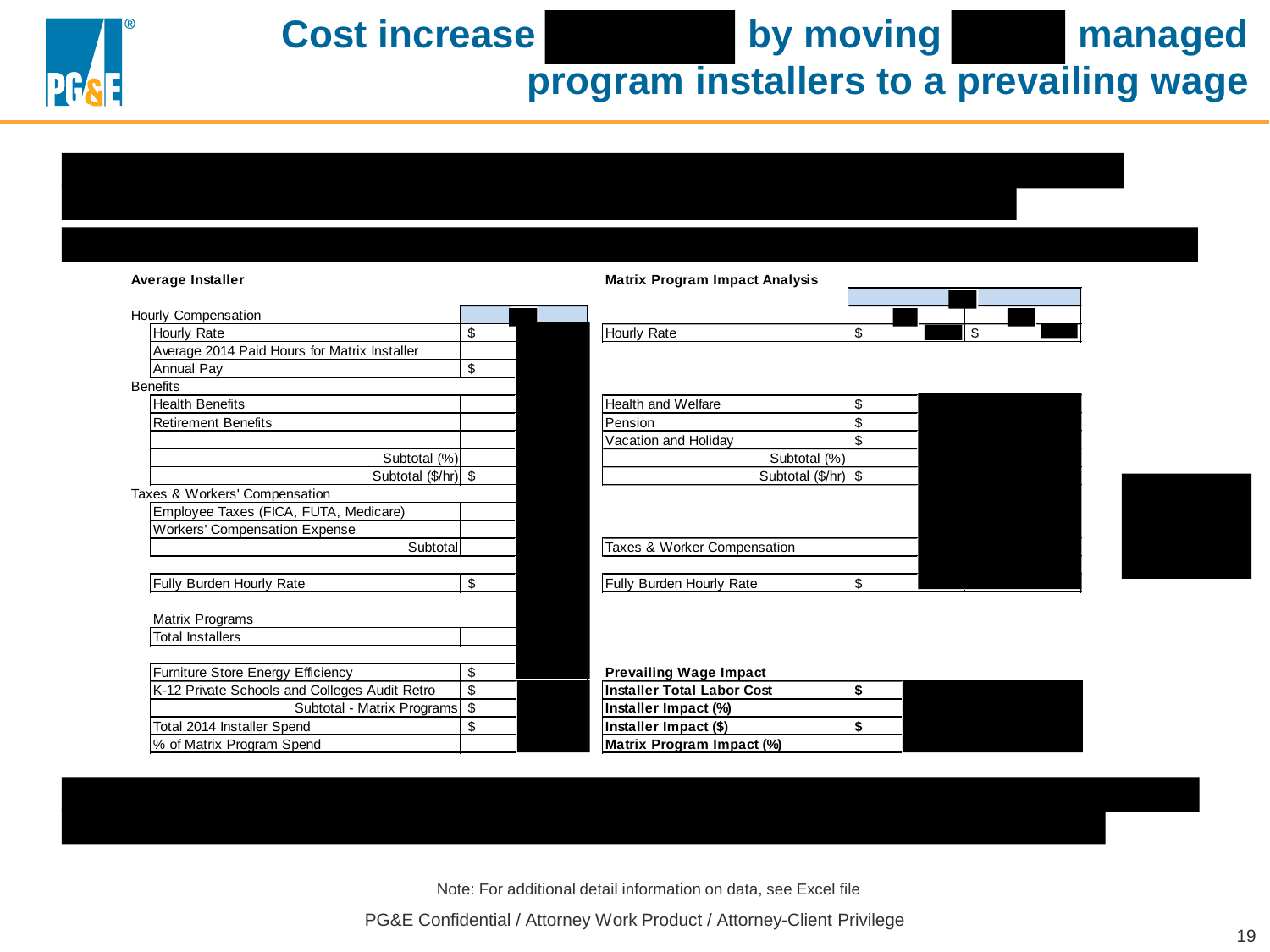

# **Implementation Challenges**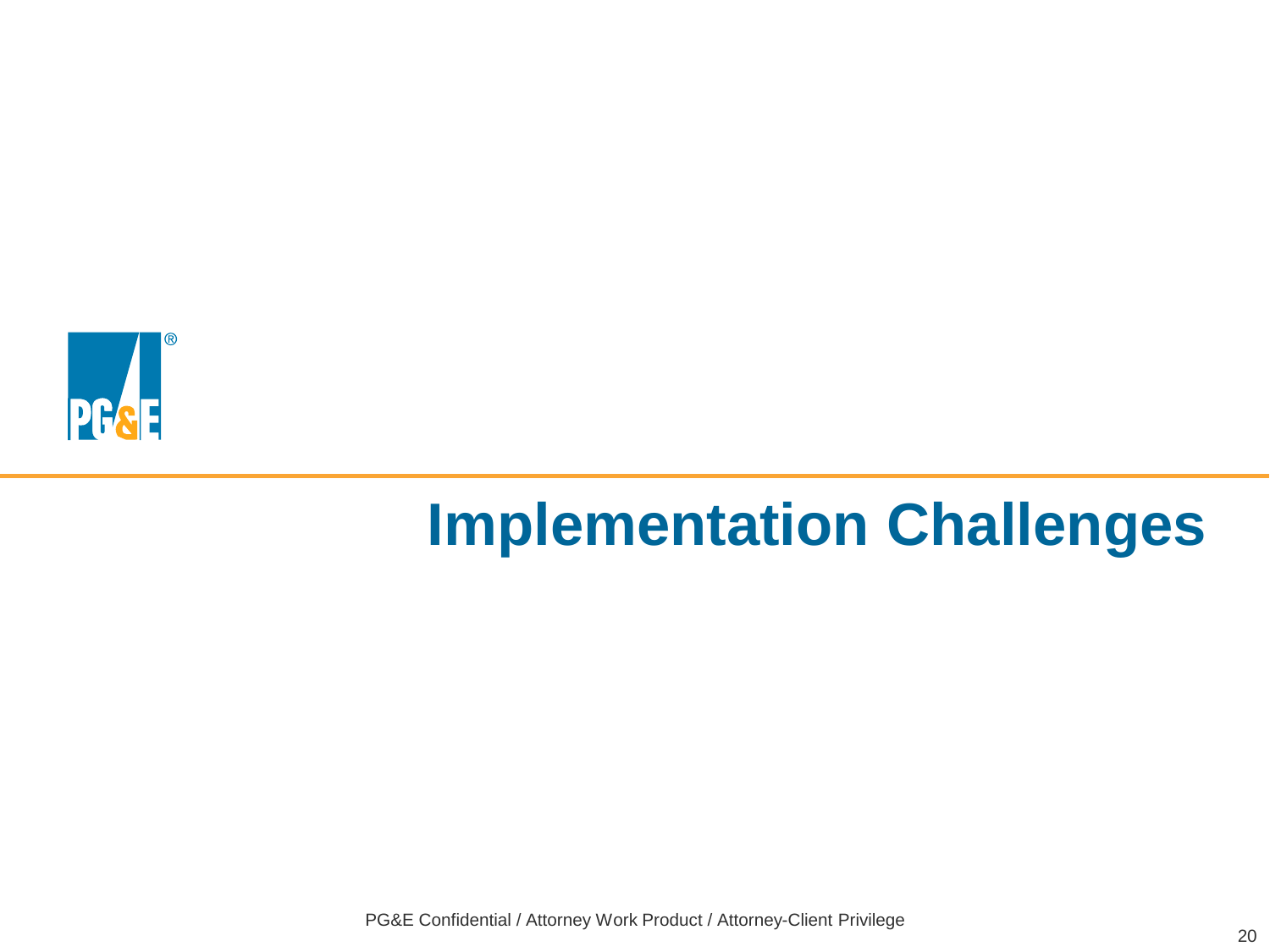

## **There are a number of risks to be considered if PG&E moves to implement prevailing wage**

| <b>Challenge</b>                     | <b>Description</b>                                                                                                                                                                                                                                                                                                                     |
|--------------------------------------|----------------------------------------------------------------------------------------------------------------------------------------------------------------------------------------------------------------------------------------------------------------------------------------------------------------------------------------|
| <b>Administrative</b><br>burden/cost | Further administrative burden on the contractor and PG&E to track and report additional<br>$\bullet$<br>data<br>Increase in Direct Implementation Non-Incentive (DINI) and administrative costs<br>$\bullet$                                                                                                                           |
| Joint employer                       | Concerns around how the program is structure so that PG&E does not get into a joint<br>$\bullet$<br>employer relationship                                                                                                                                                                                                              |
| <b>Wage discrepancy</b>              | Contractors do not only work for PG&E<br>$\bullet$<br>Contractors that are not part of PG&E program could be advantaged when bidding on<br>$\bullet$<br>non-PG&E work<br>Ripple effect of wage increase could impact other roles within contractor's organizations<br>$\bullet$<br>(e.g. back office admin)                            |
| <b>PG&amp;E sourcing</b><br>practice | May be at odds with lowest cost supplier<br>$\bullet$<br>- Pay what the market will bear (strategic sourcing) vs. Pay what the market should<br>bear (workforce inclusion)                                                                                                                                                             |
| <b>Reimbursement</b>                 | Reimbursement of additional labor costs could be a challenge since recently no cost of<br>$\bullet$<br>living adjustment was given by CPUC<br>Paying higher wages could result in higher energy costs. Higher energy coast would<br>$\bullet$<br>have a higher impact on the people that workforce inclusion program is trying to help |
| <b>Quality</b>                       | As new employee (green labor) is brought on board, quality may suffer as new<br>$\bullet$<br>employees learn the trade. The program should consider providing a training program<br>and apprenticeship model to mitigate the impact of green labor on quality                                                                          |
| <b>Standard wage floor</b>           | External interviewers did not agree with implementing a standard wage floor as it is not<br>$\bullet$<br>reflective of the different economic range of California (e.g. SF vs Grass Valley)                                                                                                                                            |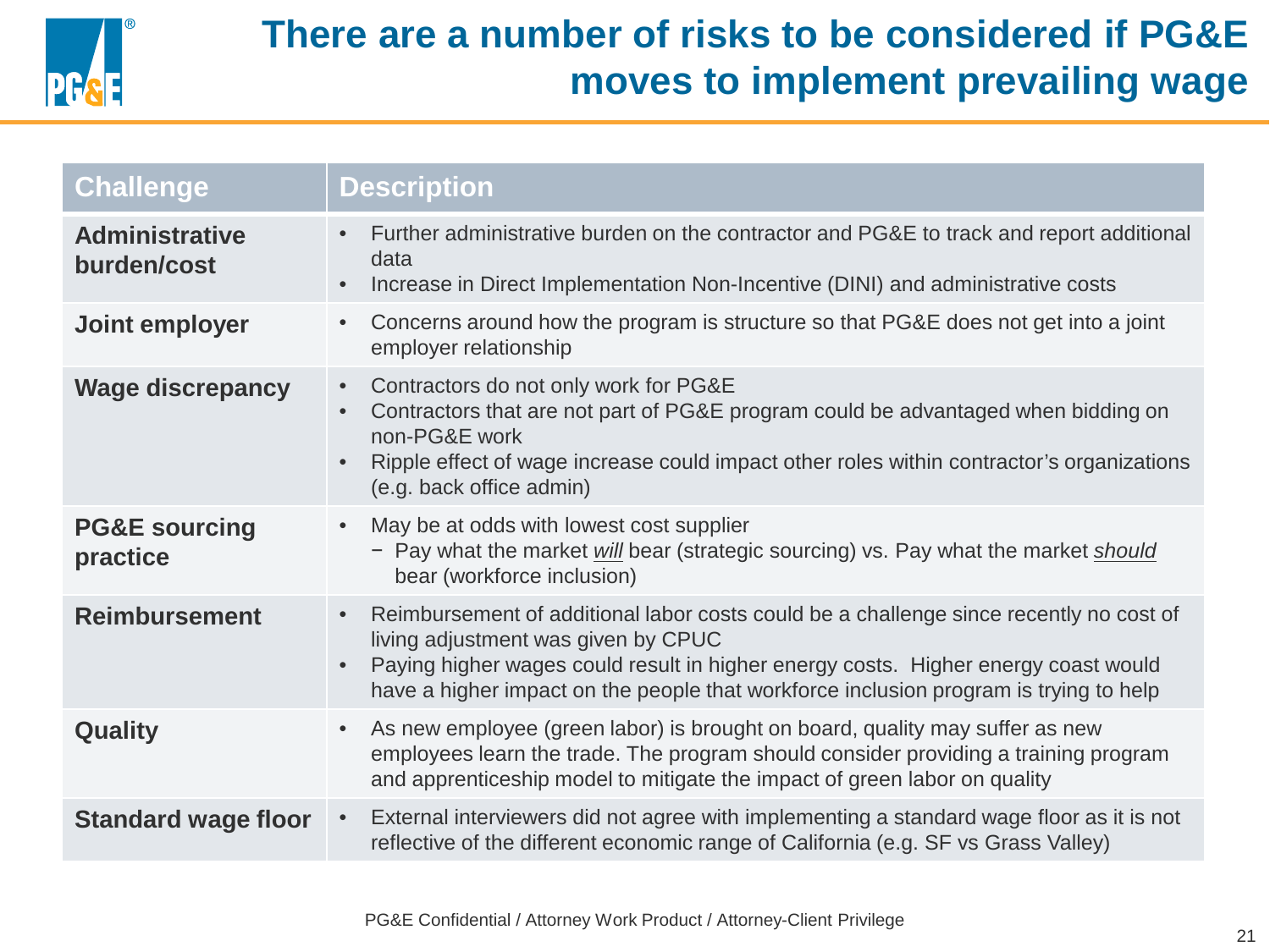

## **Significant challenge to implement a prevailing wage**

| <b>Energy efficiency resource</b><br>program impacts associated | Ease of<br>Implementation | Vendor<br><b>Acceptance</b> | <b>Cost</b>           | <b>Level Risk</b>     |  |
|-----------------------------------------------------------------|---------------------------|-----------------------------|-----------------------|-----------------------|--|
| with implementing                                               | 1 (easy) $-5$ (difficult) | 1 (high) $-5$ (low)         | $1$ (low) $-5$ (high) | $1$ (low) $-5$ (high) |  |
| <b>Target Hiring Goal</b>                                       |                           |                             |                       |                       |  |
| <b>Prevailing Wage</b>                                          | 5                         | $\mathcal{D}$               |                       |                       |  |
| <b>Wage Floor</b>                                               |                           | b                           |                       |                       |  |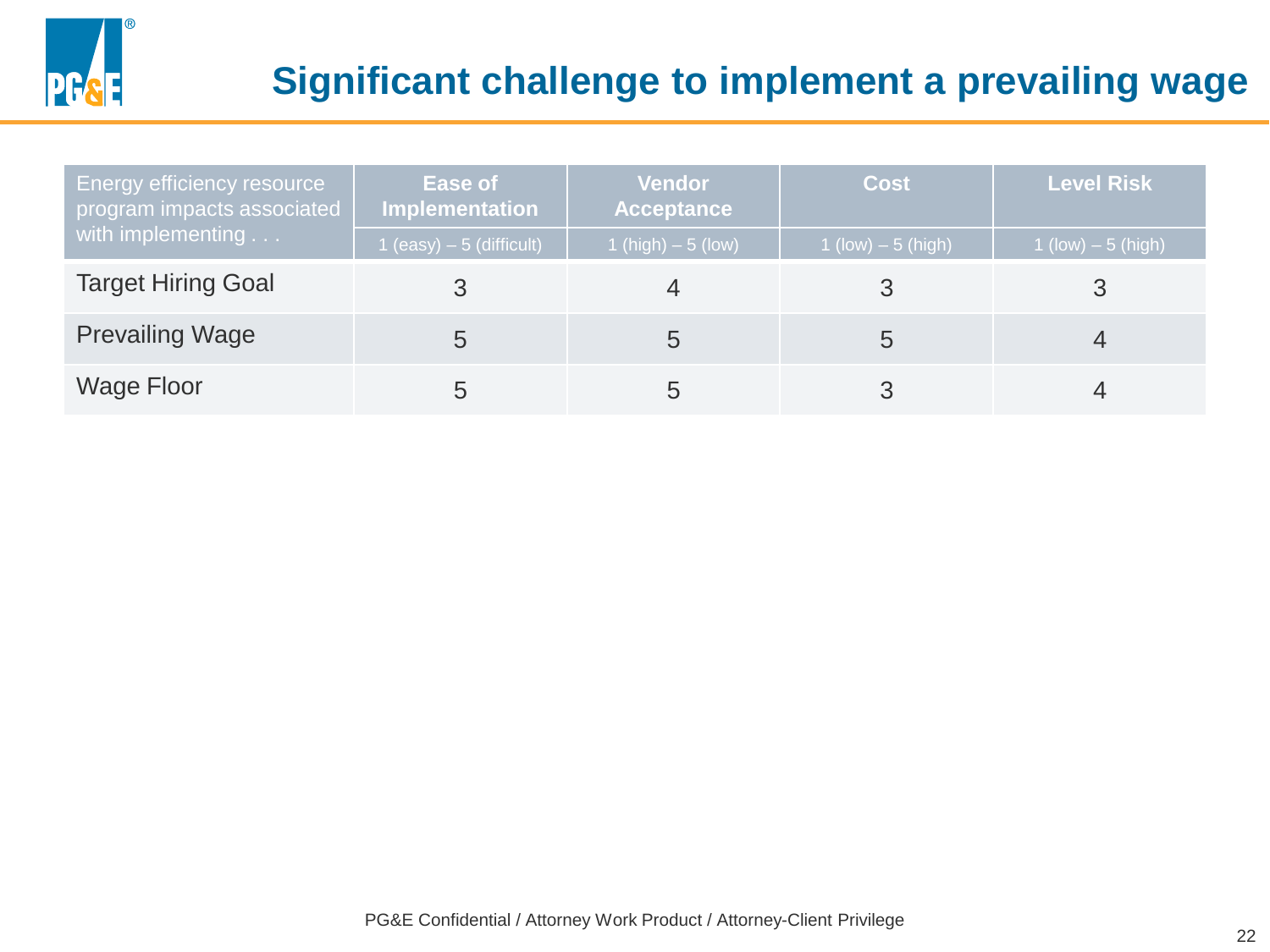



## ESA DATA ANALYSIS DETAIL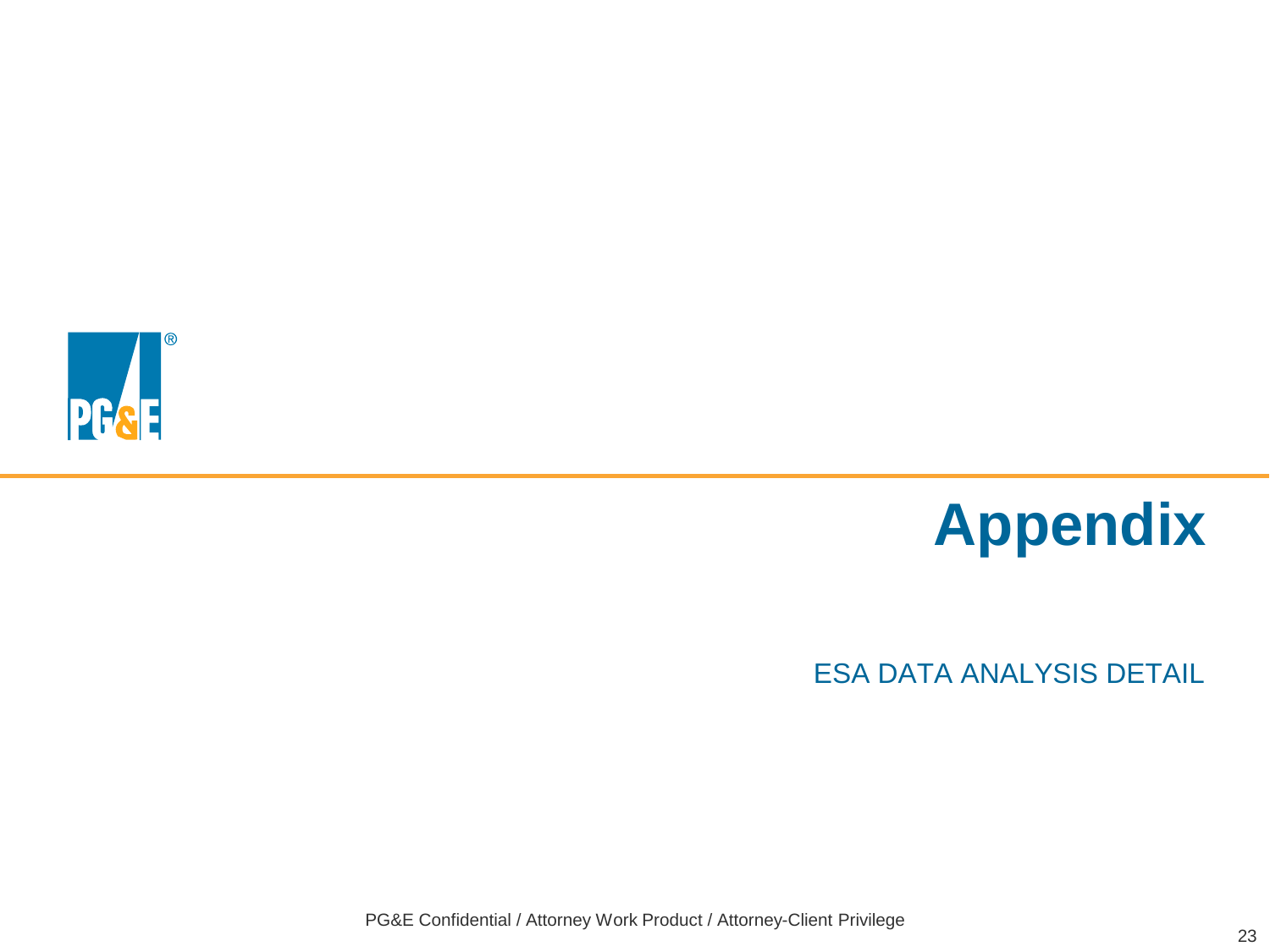

## **RHA provided the data for the ESA program**

- 26 of the 33 contractors provided data
- 1885 lines of data with varying degree of completeness
	- − Each line represents one employee in most cases; some management roles were combined
	- − Each line might not spend 100% time dedicated to the ESA program
- 1344 lines remaining after data cleansing
	- − Removed 3 contractor's data
		- 161 lines due to not specifying position title (Contractor C4)
		- 42 lines due to all employees supposedly working 2600 hours in 2014 (Contractor C25)
		- 68 lines due to questionable data with 2014 hours paid to employees down to the hundredth decimal point in some instances (Contractor C9)
	- − Removed 269 lines because of no hours recorded or W2 paid in 2014 was unavailable
- 679 lines based on job titles, classified Installers (Energy Specialist, Weatherization Specialist, etc.)
- 627 lines is final subset after further cleansing
	- − Removed lower (< \$9/hr) and higher (>\$35 hr) hourly rates or any lines with excessive hours  $( > 2600)$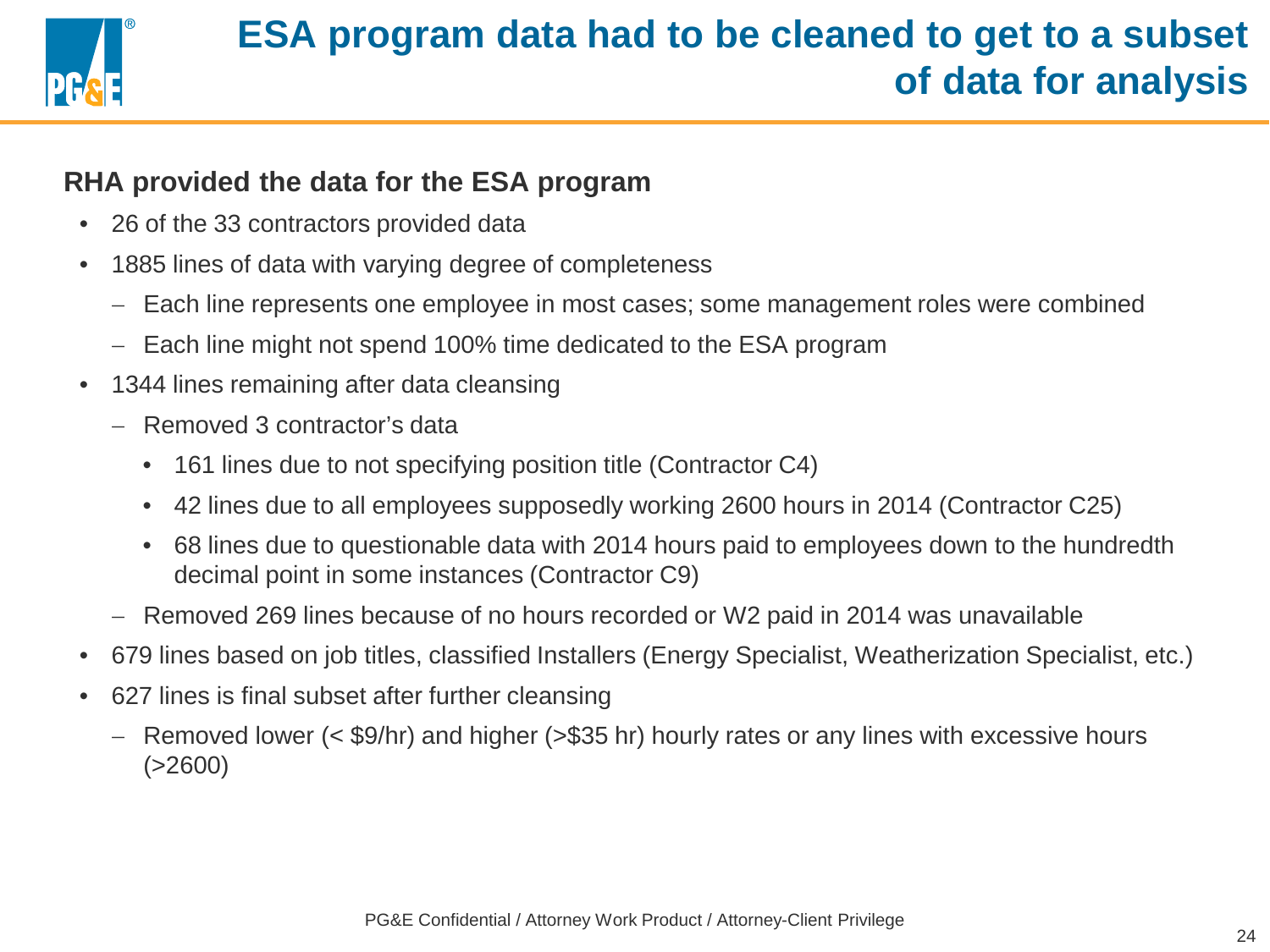

## **Pareto of Installer Hourly Rate versus Total ESA Hours**

Installer Position Pareto

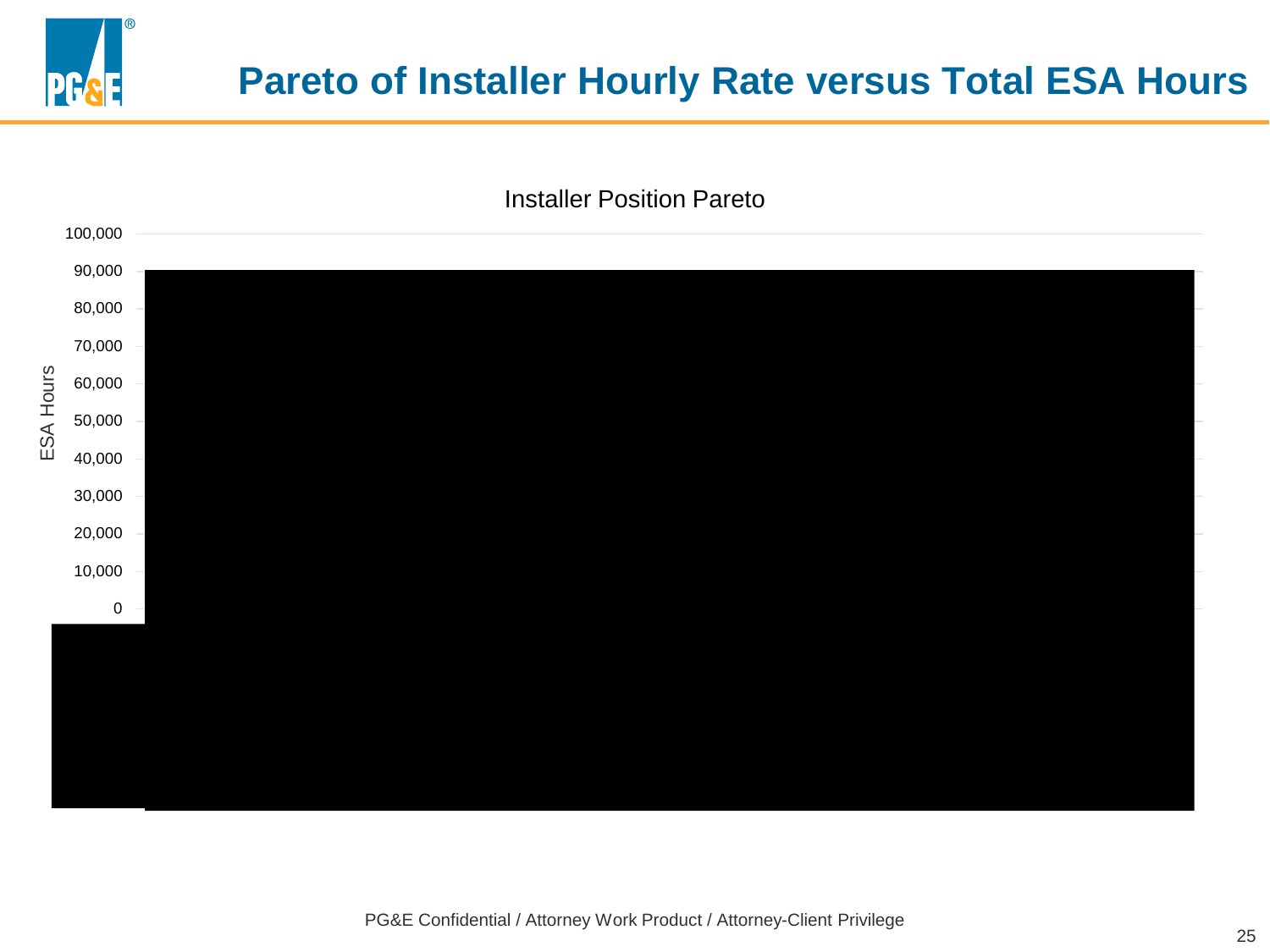



### DISADVANTAGE PROGRAM RESEARCH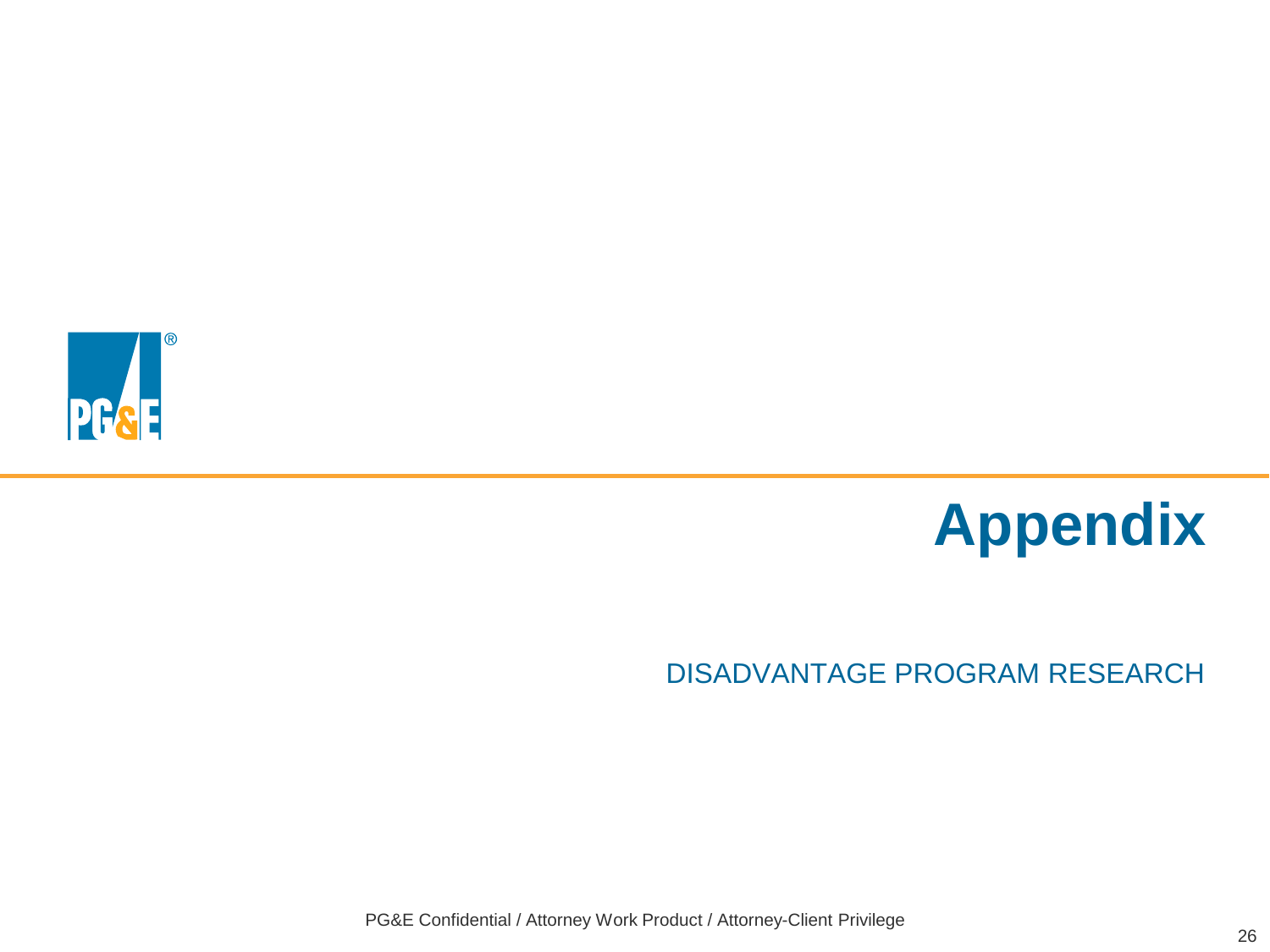

## **Other Disadvantage Programs**

- Texas Enterprise Zone
- California High Speed Rail Authority
- City of Los Angeles Department of Public Works
- Metro Project Crenshaw/LAX Light Rail Line
- Hamilton Project Research

## **Definition of Disadvantage Worker**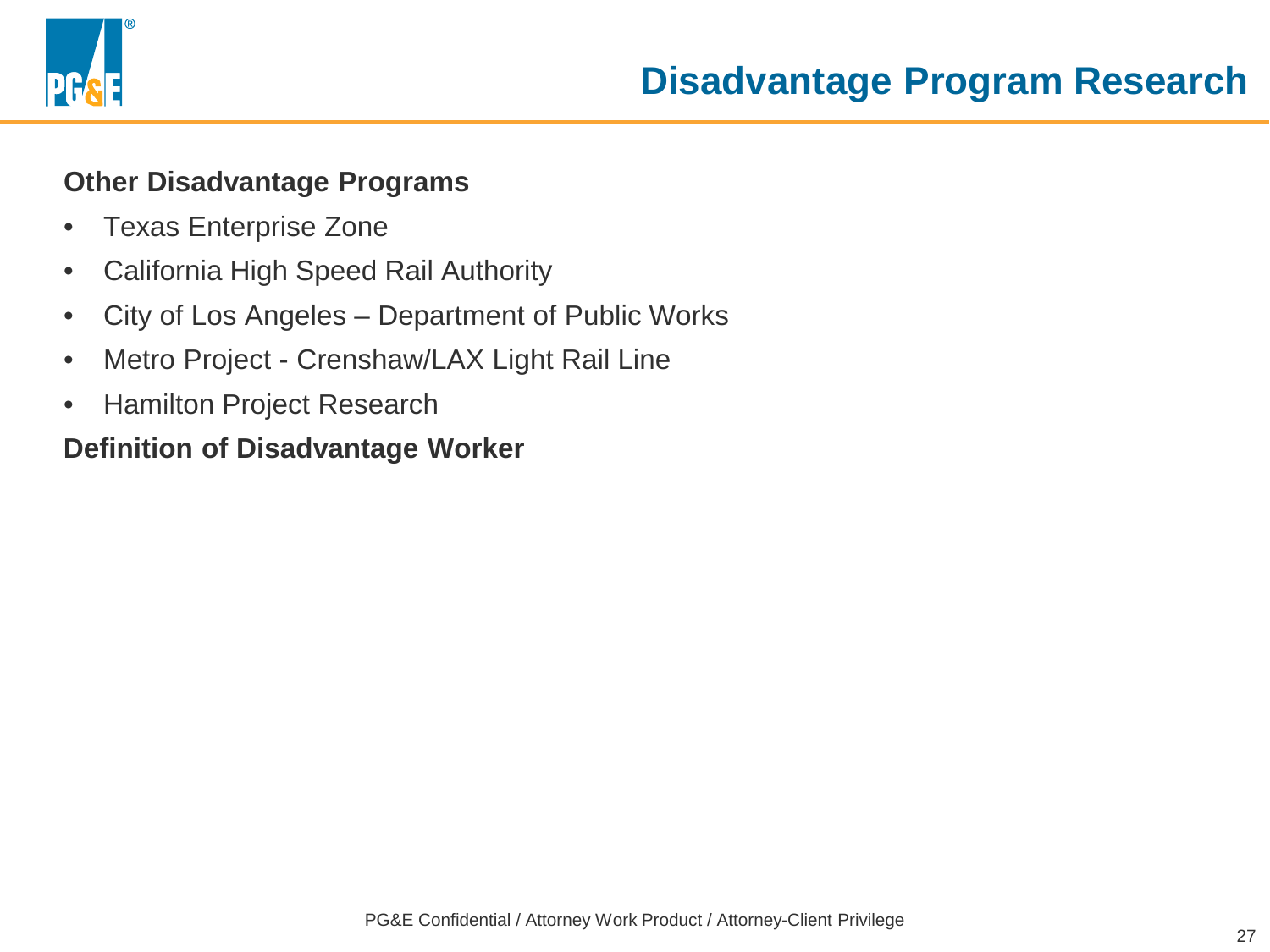

- Economic development tool for municipalities to partner with the State of Texas to promote job creation and capital investment for disadvantaged workers
- In exchange for State incentives, companies must agree to fill either 25% (if located inside the zone) or 35% (if located outside the zone) of its new jobs or replaced jobs with economically-disadvantaged workers or workers who reside in the enterprise zone
- Average Wage ranges from \$30k \$ 50k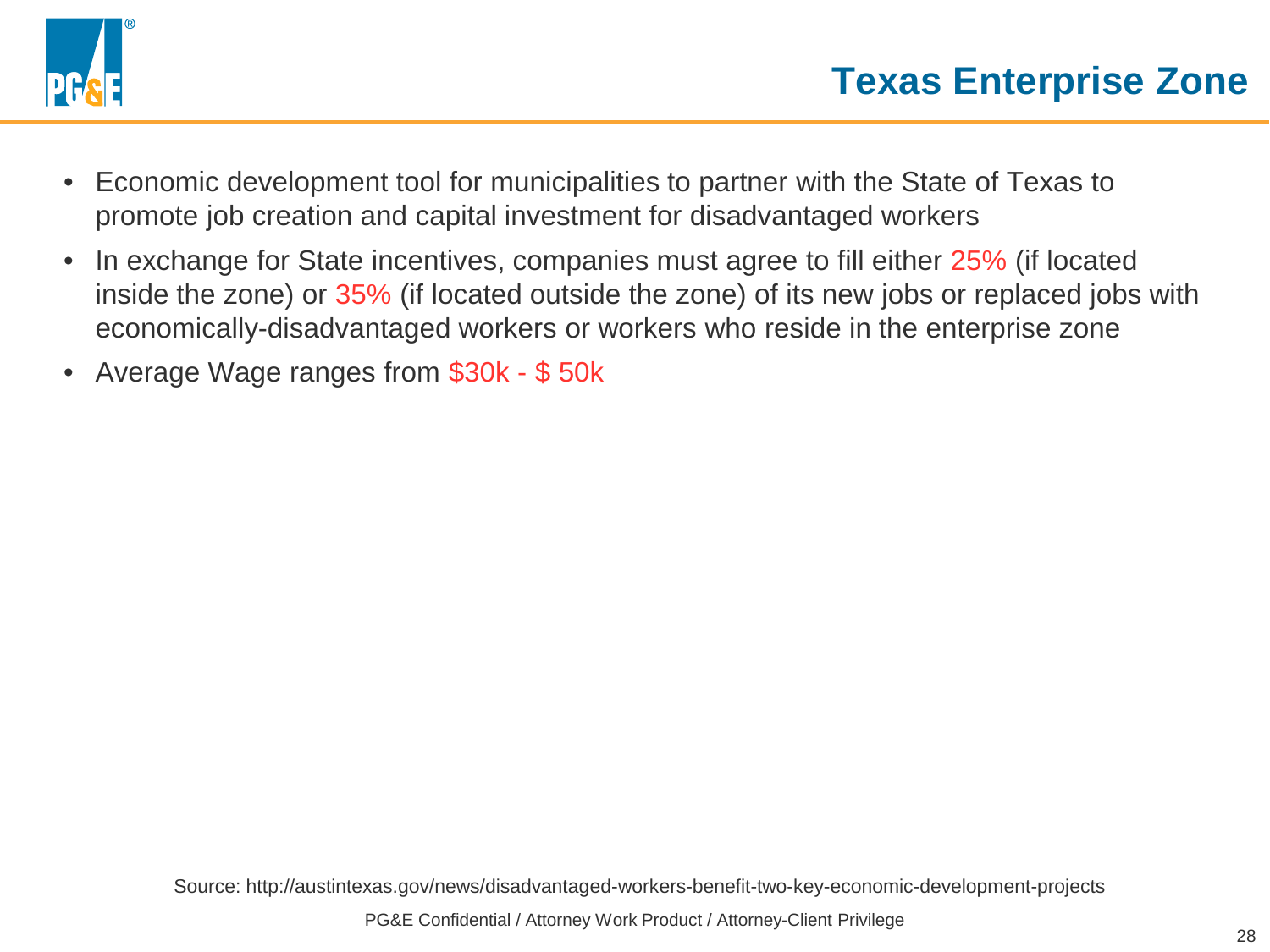

- Community Benefits Policy The Policy supports employment of individuals who reside in Disadvantaged Areas and those designated as Disadvantaged Workers by requiring the contractors to adhere to the National Targeted Hiring Initiative
- A minimum of 30 percent of all project work hours shall be performed by National Targeted Workers and a minimum of 10 percent of National Targeted Workers hours shall be performed by Disadvantaged Workers.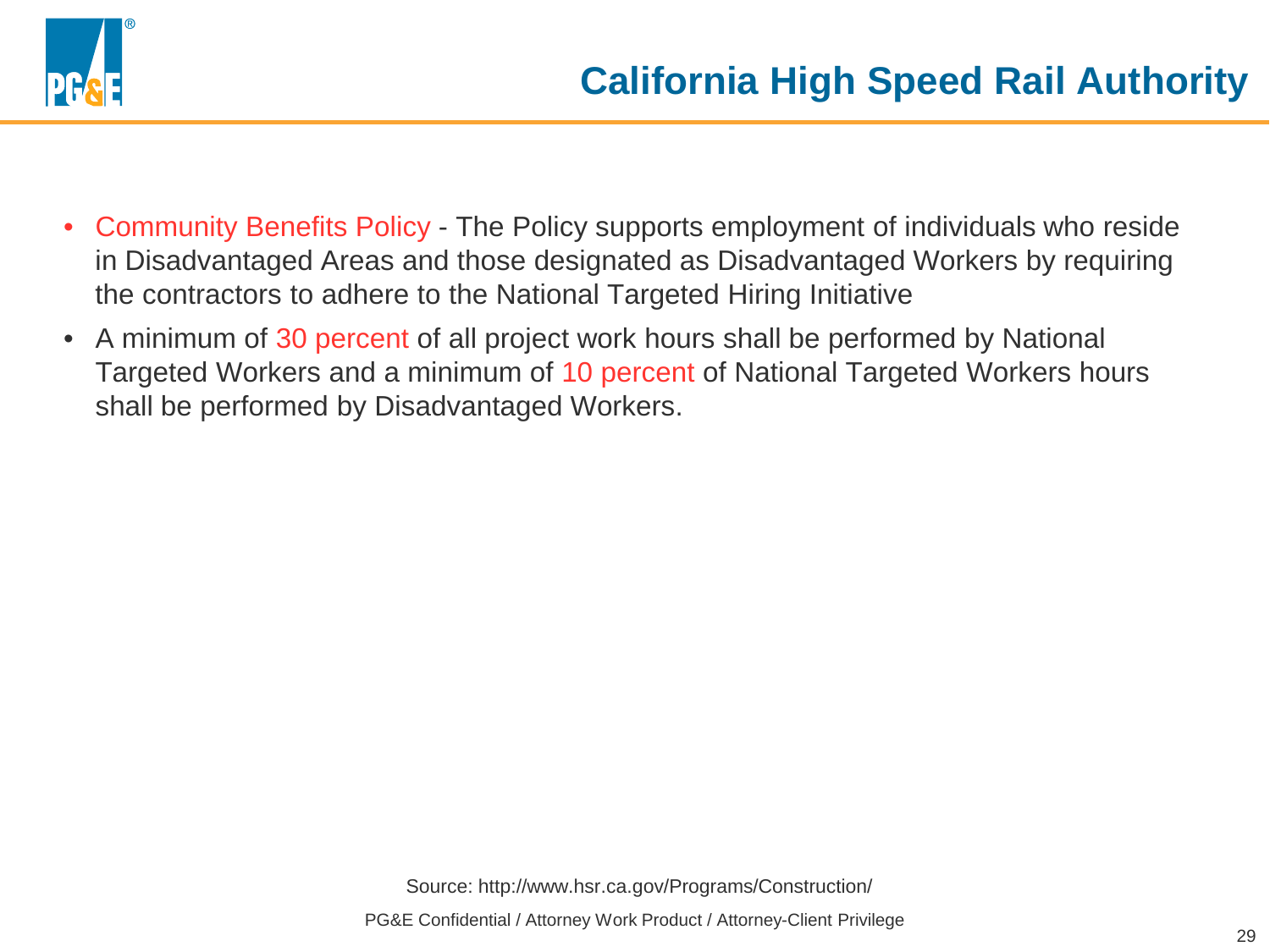

• At least 10% of total hours worked on each project shall be performed by Disadvantaged Workers residing within Tier 1 or Tier 2 zip code areas described in Articles 7.4 and 7.5 of the DPW-PLA respectively and the remaining zip codes within the City of Los Angeles. Hours of project work performed by Disadvantaged Workers may be applied towards the 30% Local Resident requirement of the DPW-PLA and/or this Policy.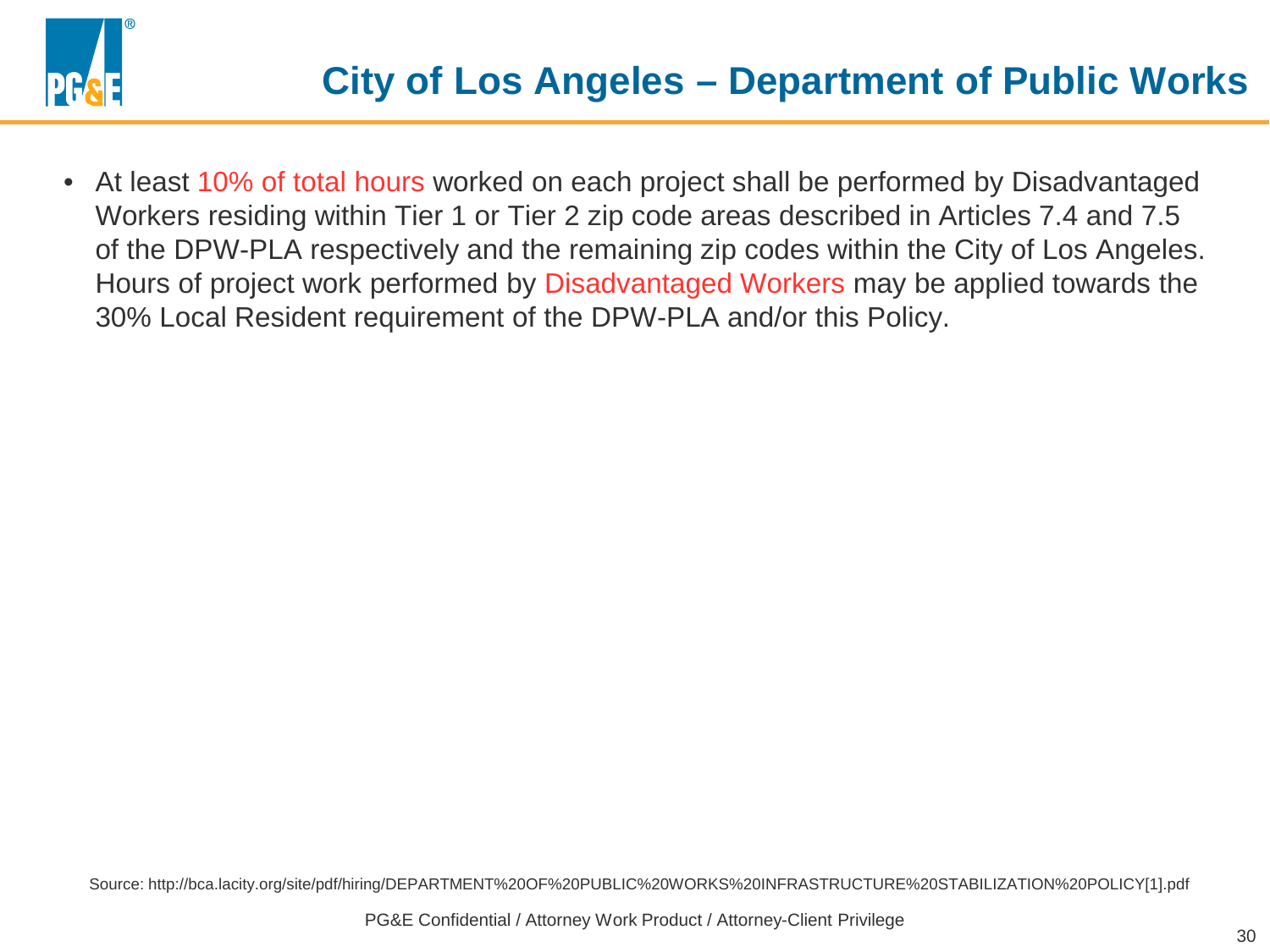

- The Metro board's new policy requires that 40 percent of the work hours on its major transportation projects (12 countrywide) go to low-income and other struggling workers
- Low income consists of people who live in areas where the annual median income is less that \$40,000
- Another 10 percent of the work hours will go to disadvantaged union workers who meet the targeted hire income requirement and at least two of the following criteria: they must be homeless, a single custodial parent, receiving public assistance, lack a GED or high school diploma, have a criminal record, have experienced chronic unemployment, emancipated from foster care, a veteran of the Iraq or Afghanistan wars, or be an apprentice with less than 15 percent of the required hours to graduate to the journey level.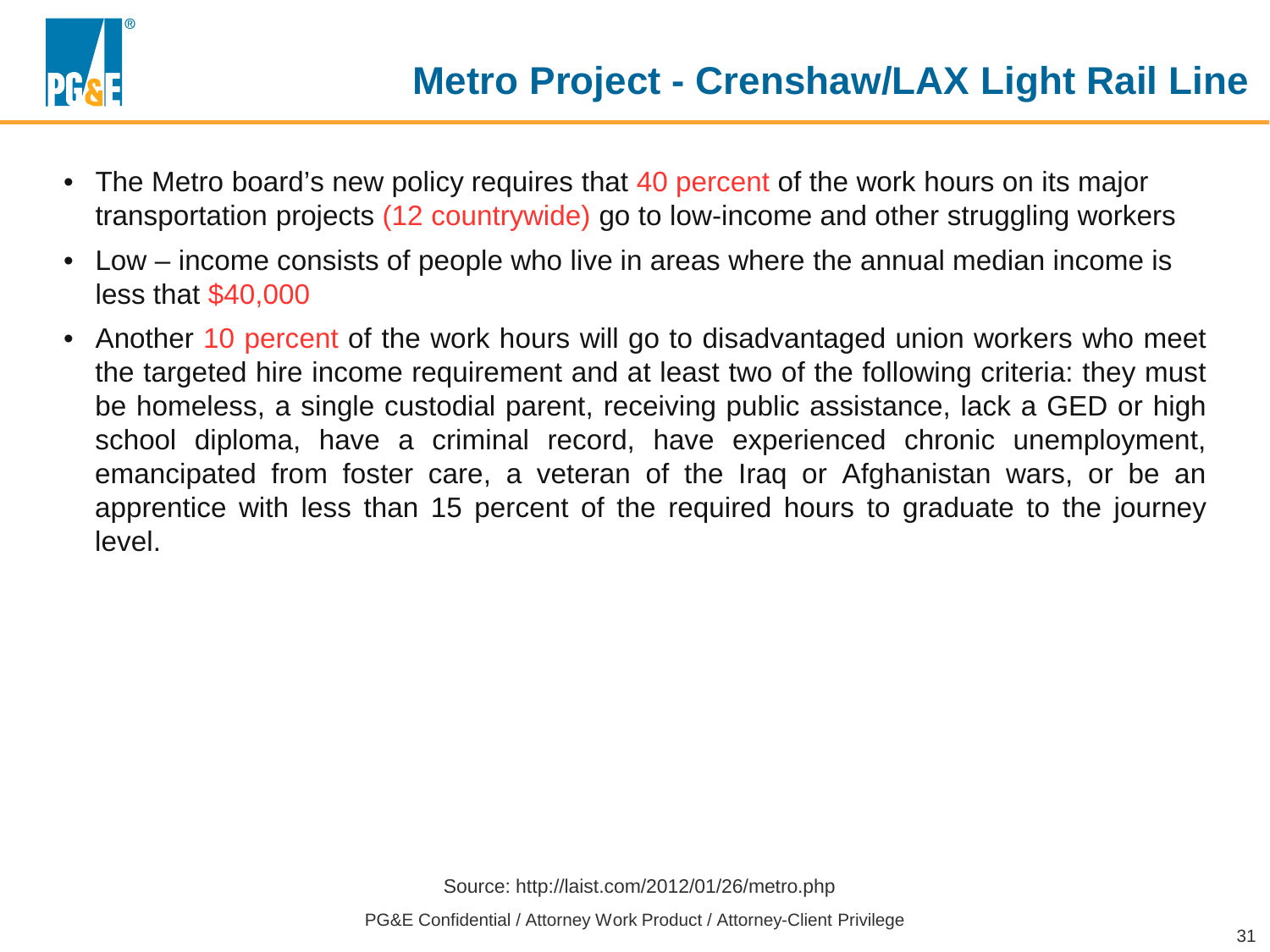

- Lack of specialized (vocational training) to enhance occupational skills
- Only 40% of the disadvantaged workers found jobs after training
- Lack of standardized direction and guidance to workers
- Develop training programs suited for the needs of the Adult trainees
- Lack of funding from Congress for the vocational training as compared to other countries (less than 0.05% of GDP)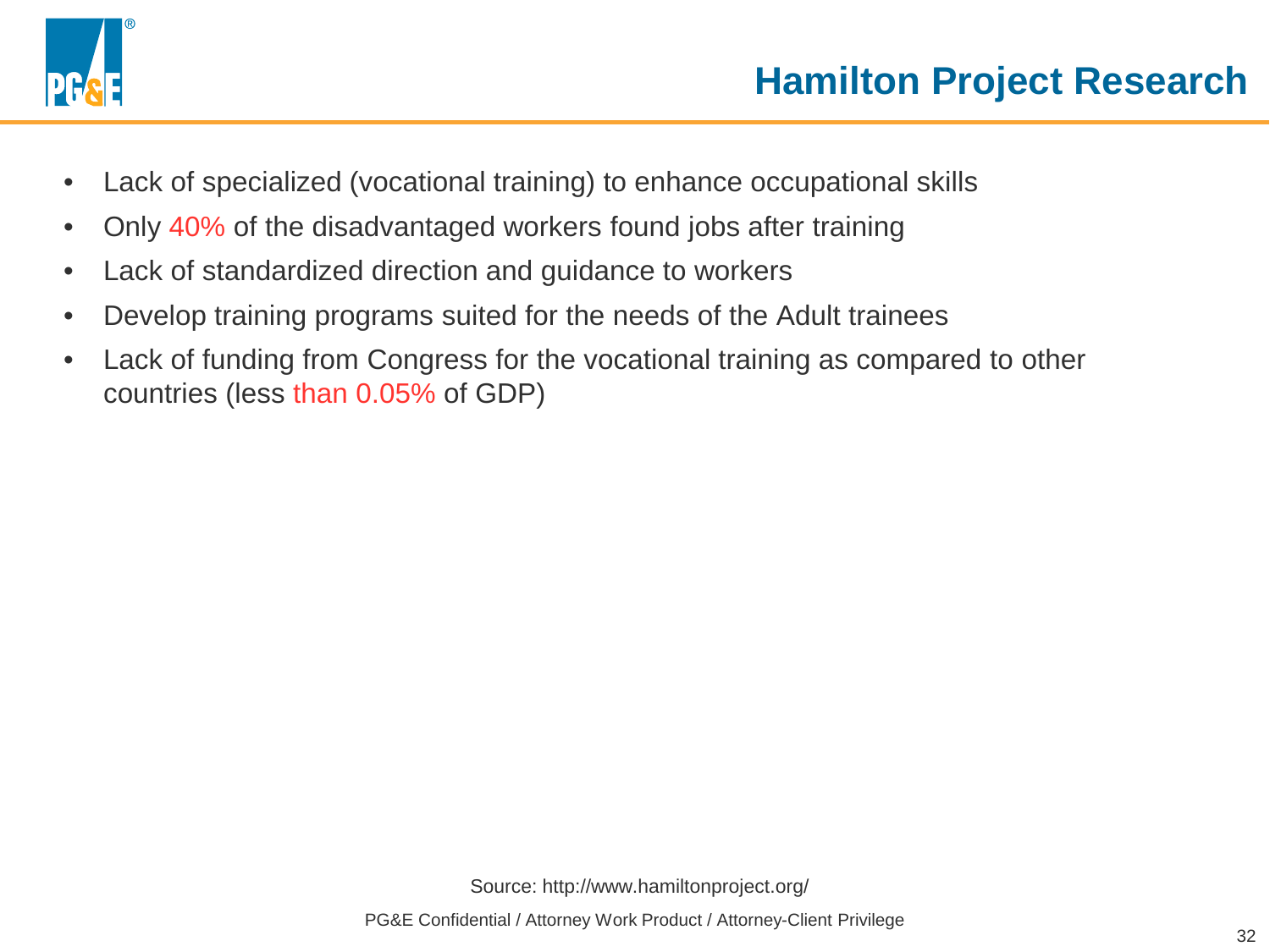

### **Los Angeles Metro Project Labor Agreement**

Disadvantaged Worker means an individual who, prior to commencing work on the project, meets the income requirements of a Targeted Worker and faces at least two of the following barriers to employment: (1) being homeless; (2) being a custodial single parent; (3) receiving public assistance; (4) lacking a GED or high school diploma; (5) having a criminal record or other involvement with the criminal justice system; (6) suffering from chronic unemployment; (7) emancipated from the foster care system; (8) being a veteran of the Iraq/Afghanistan war; or (9) being an apprentice with less than 15% of the required graduating apprenticeship hours in a program.

Source: http://www.metro.net/about/pla/definitions-pla/

### **City of Los Angles, Department of Public Works, Public Works Infrastructure Stabilization Policy**

14. "Disadvantaged Worker" means any individual whose primary place of residence is within the City of Los Angeles and who prior to commencing work on a Covered Project, has been certified by the Jobs Coordinator as either (a) having a household income less than 50% of the AMI, or (b) facing one of the following barriers to employment: being homeless; receiving public assistance; lacking a GED or high school diploma; having a history of involvement with the justice system; being a single parent; or suffering from chronic unemployment or underemployment.

Source: http://bca.lacity.org/site/pdf/hiring/DEPARTMENT%20OF%20PUBLIC%20WORKS%20INFRASTRUCTURE%20STABILIZATION%20POLICY[1].pdf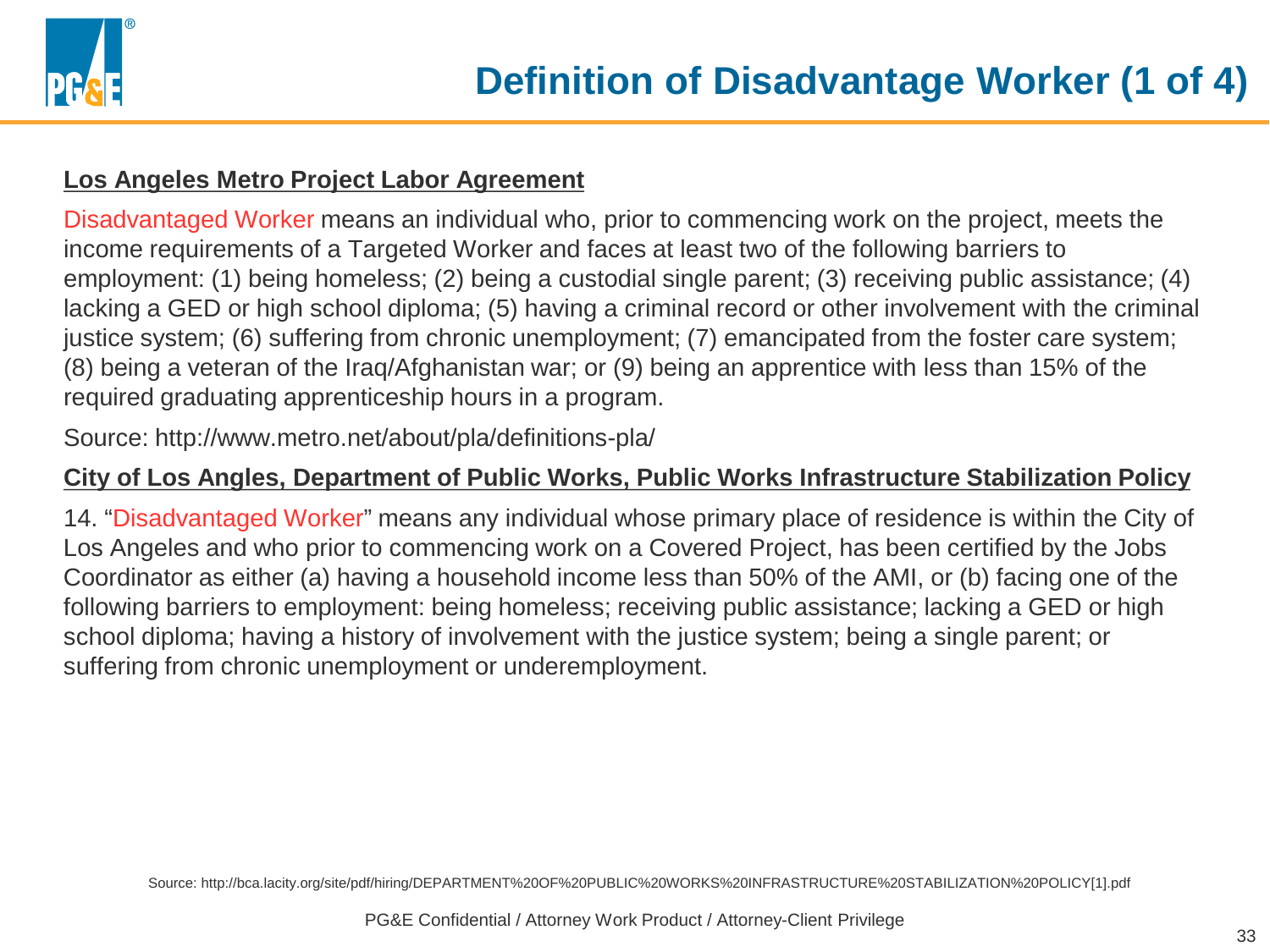

### **UNITED STATES DEPARTMENT OF LABOR Employment and Training Administration**

The Workforce Innovation and Opportunity Act (WIOA) requires states to use data on economically disadvantaged Youth and Adults in their within-state allocation formulas. An economically disadvantaged Youth is defined as "an individual who is age 16 through 21 who received an income, or is a member of a family that received a total family income that, in relation to family size, does not exceed the higher of the poverty line, or 70 percent of the Lower Living Standard Income Level (LLSIL)." The definition of a disadvantaged Adult is similar; but, per WIOA Section 132(b)(1)(B)(v)(I), the age restriction is 22 to 72. WIOA requires college students and members of the Armed Forces to be excluded from the number of disadvantaged Youth and Adults to the extent practicable. The LLSIL is an income level determined annually by the Secretary based on the most recent lower living family budget issued by the Secretary.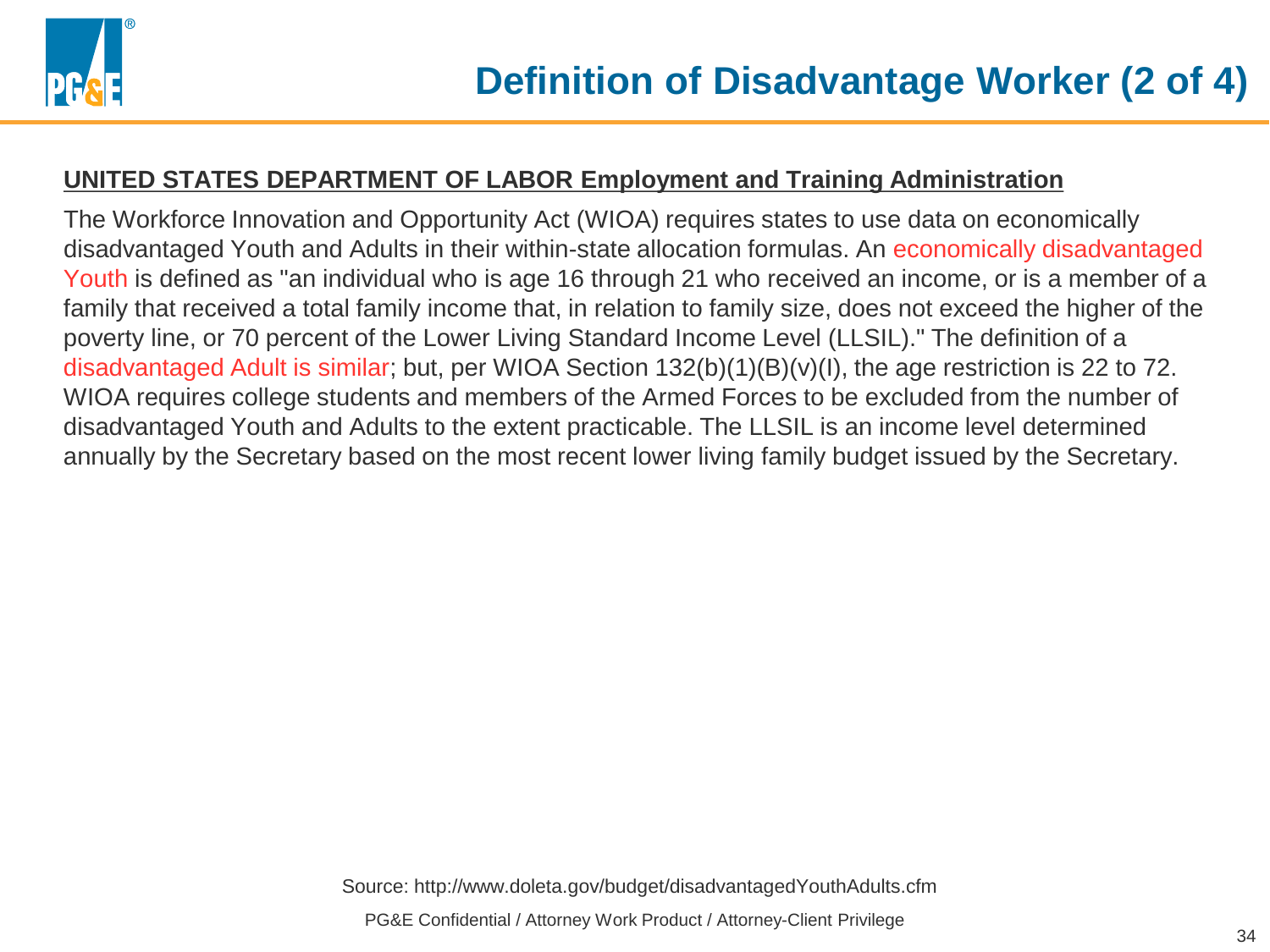

### **15 U.S. Code** § **637 - Additional powers**

(6)

(A) Economically disadvantaged individuals are those socially disadvantaged individuals whose ability to compete in the free enterprise system has been impaired due to diminished capital and credit opportunities as compared to others in the same business area who are not socially disadvantaged. In determining the degree of diminished credit and capital opportunities the Administration shall consider, but not be limited to, the assets and net worth of such socially disadvantaged individual. In determining the economic disadvantage of an Indian tribe, the Administration shall consider, where available, information such as the following: the per capita income of members of the tribe excluding judgment awards, the percentage of the local Indian population below the poverty level, and the tribe's access to capital markets.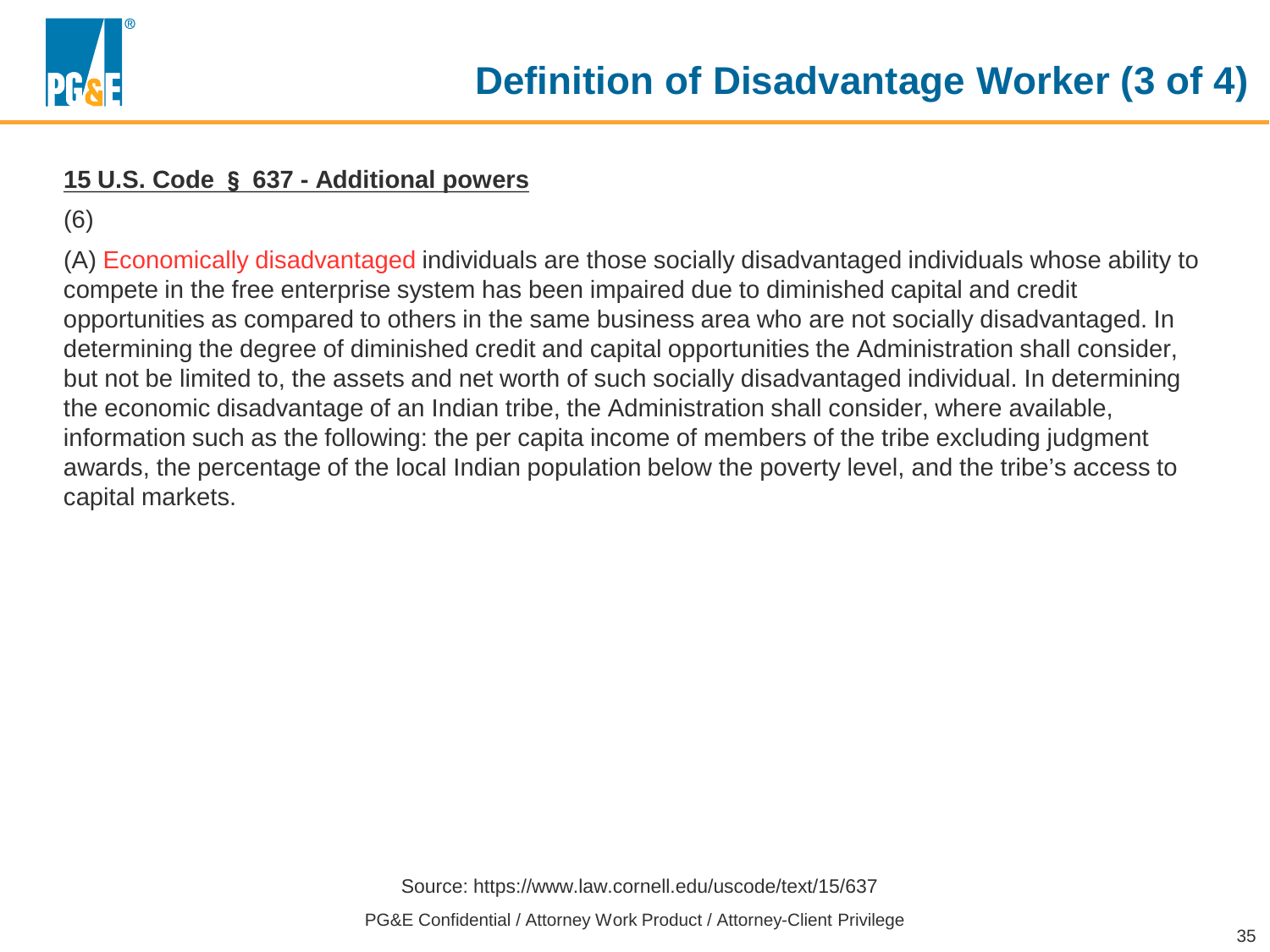

### **SF Local Hiring Policy**

San Francisco Admin. Code 6.22(G)) for Construction defines these two key terms of art, "disadvantaged" and "local":

a) Local resident is defined as an individual who is domiciled within the City of San Francisco 7 days prior to commencing work on the project.

In other words, "local" is determined by "domicile" in San Francisco (a term of art derived from state election law, requires intent to permanently reside in the City and County of SF as demonstrated by driver's license and another piece of evidence of intent such as lease or utility, this is verified on a spot audit basis as the law has been implemented). The domicile of a person is that place in which his or her habitation is fixed, wherein the person has the intention of remaining, and to which, whenever he or she is absent, the person has the intention of returning. At a given time, a person may have only one domicile.

b) Disadvantaged worker is defined as a local resident who (i) resides in a census tract within the City with a rate of unemployment in excess of 150% of the City unemployment rate; or (ii) at the time of commencing work has a household income of less than 80% of the AMI, or (iii) faces or has overcome at least one of the following barriers to employment; being homeless; being a custodial single parent; receiving public assistance; lacking a GED or high school diploma; participation in a vocational English as a second language program; or having a criminal record or other involvement with the criminal justice system.

So the Area Median Income (AMI) is one of the standards for determining disadvantaged worker status. At the time of commencing work, if a worker's household income is less than 80% of the AMI, the worker will be considered disadvantaged. The AMI is derived from the Department of Housing and Urban Development (HUD) and is adjusted for household size. AMI for counties can be determined through this HUD's website:

### http://www.huduser.org/portal/datasets/il.html

c) If the worker lives in a qualifying census tract or meets at least one of the other disadvantaged criteria listed in the ordinance, he or she will be considered a disadvantaged worker.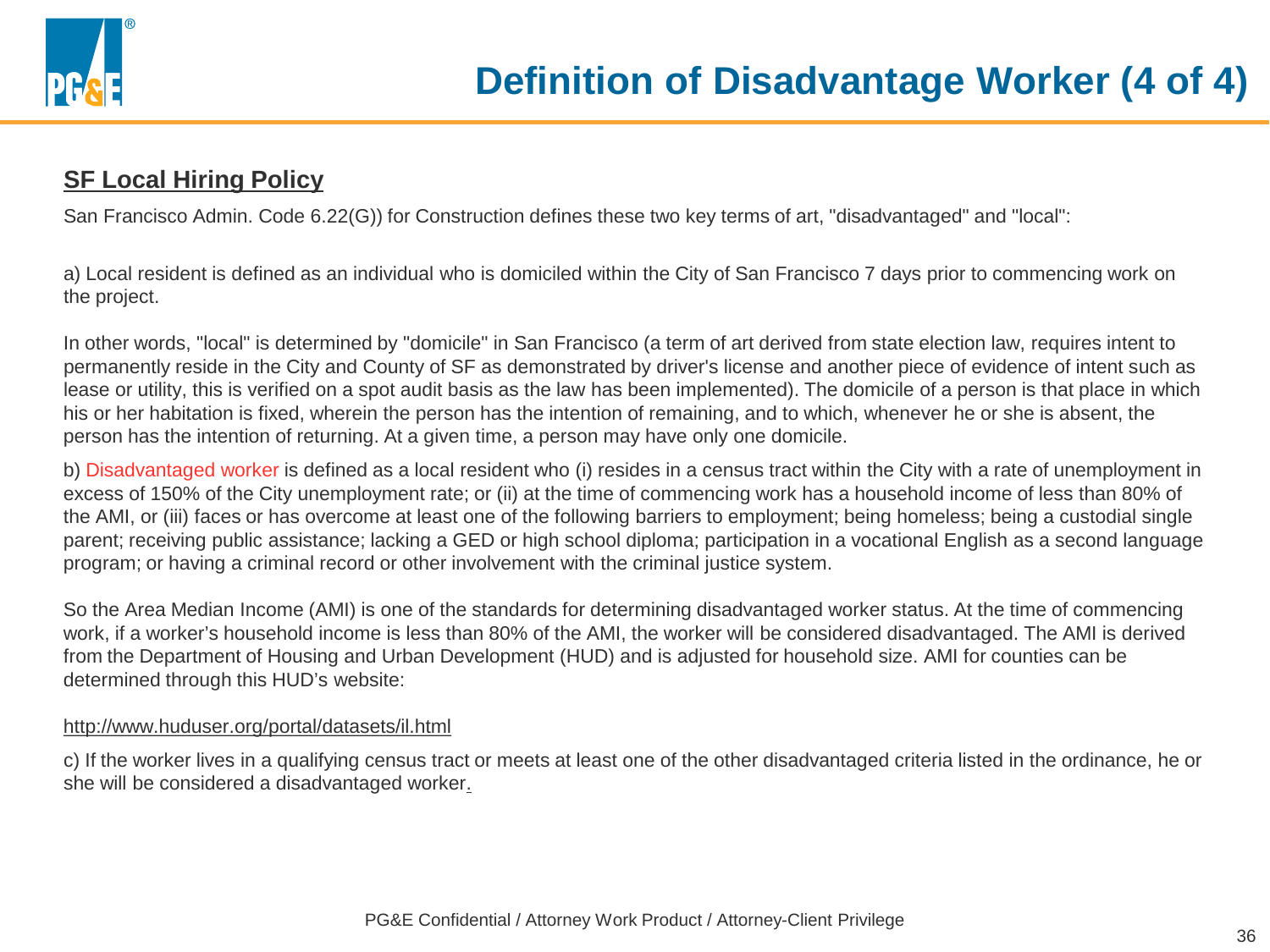



## PREVAILING WAGE HISTORY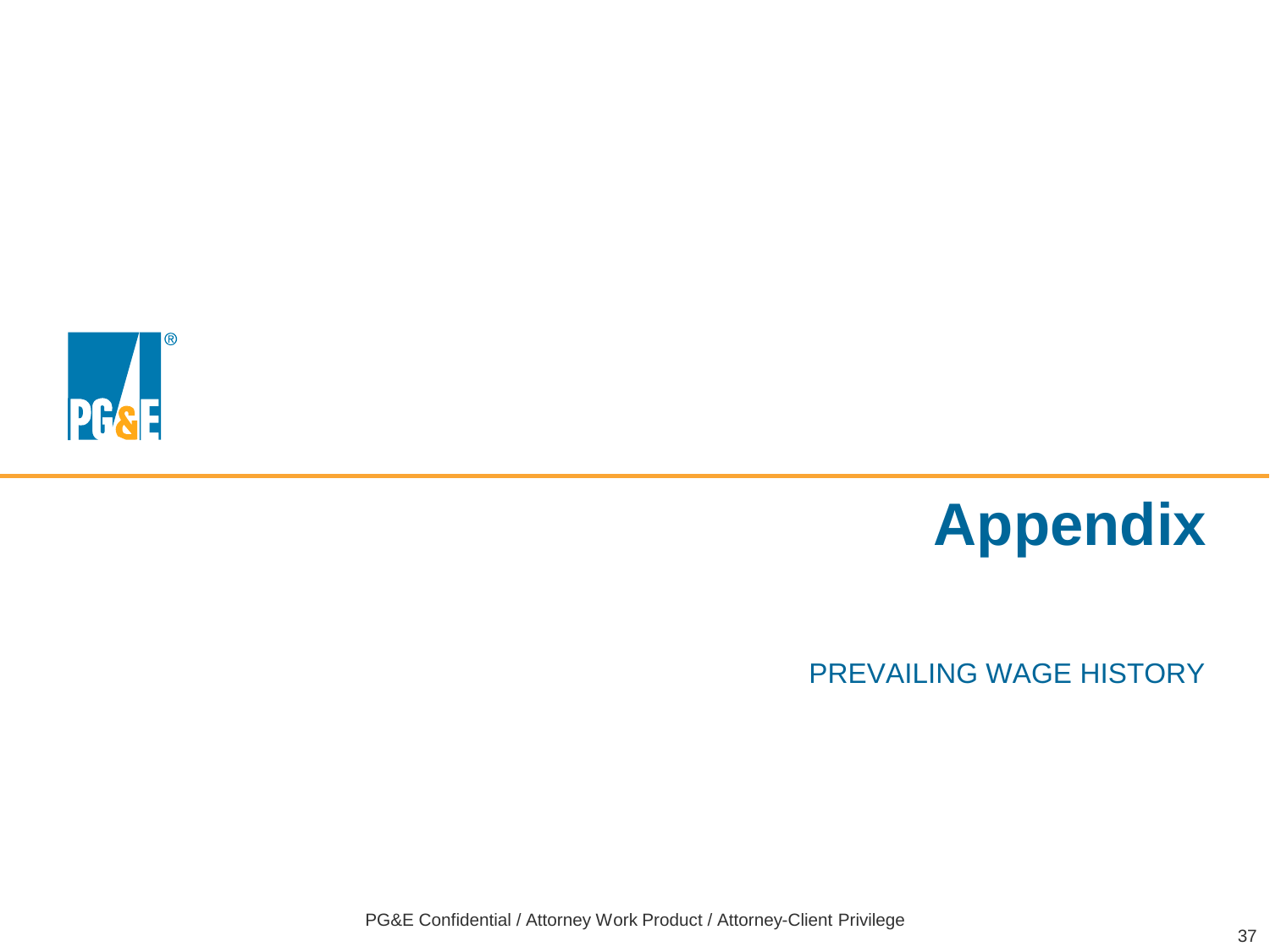

In 1868, the first federal prevailing wage law was passed by Congress and enforced by President Ulysses Grant. In 1931, President Herbert Hoover signed into law the current federal prevailing wage law known as the Davis Bacon Act.

Prevailing wage laws apply to all public improvements financed in whole or in part by State public funds for new construction or for reconstruction, enlargement, alteration, repair, remodeling, renovation, or painting, etc.

The Davis-Bacon Act requires any contractor bidding on a government construction project in excess of \$2,000 to pay workers at a prevailing union wage, even if the employer did not employ union members.

Prevailing wage compensation has two components – the prevailing hourly wage and the prevailing hourly fringe benefit amount.